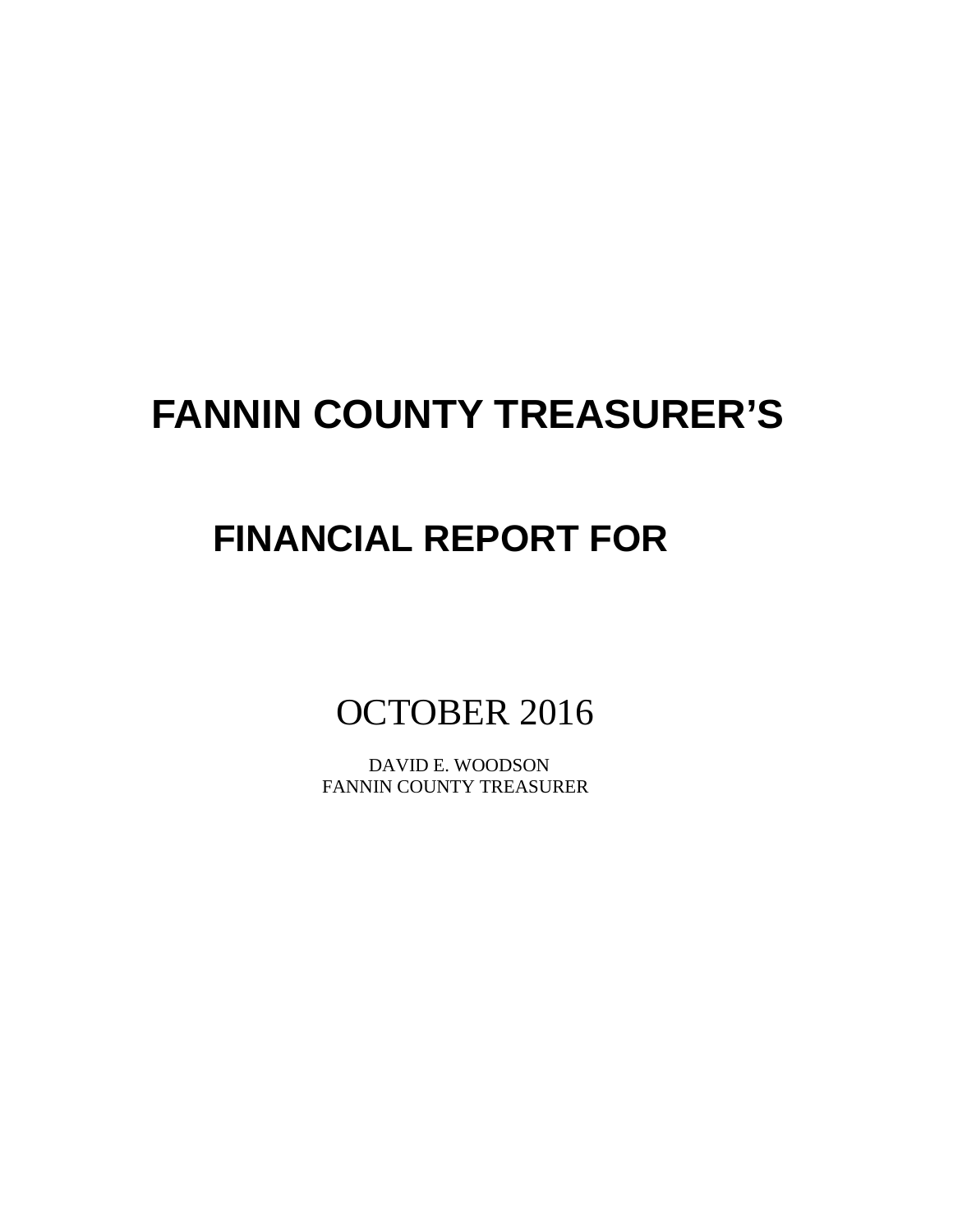11/02/2016 FUND DEPOSIT LISTING PAGE 1

| RECEIPT | <b>RECEIVED</b> | DATE            | DATE    | DESCRIPTION       | <b>BANK</b> | INCOME  | <b>REPORT</b> | AMOUNT          |
|---------|-----------------|-----------------|---------|-------------------|-------------|---------|---------------|-----------------|
| NUMBER  | FROM            | <b>RECEIVED</b> | DEPOSIT | OF MONEY RECEIVED | ACCOUNT     | ACCOUNT | CODES         | <b>RECEIVED</b> |
|         |                 |                 |         |                   |             |         |               |                 |

GENERAL FUND

|                           | =====================================                                                        |                             |                             |                                                            |                  |                  |            |
|---------------------------|----------------------------------------------------------------------------------------------|-----------------------------|-----------------------------|------------------------------------------------------------|------------------|------------------|------------|
|                           | 0000170004-01 BOND SUPERVISION                                                               |                             |                             | 10-03-2016 10-03-2016 WEEK OF 9/26/16 THR 10-103-100       |                  | $10 - 340 - 573$ | 1,830.00   |
| 0000170006-01 TEXPOOL     |                                                                                              |                             |                             | 10-03-2016 10-03-2016 SEPT. 2016 INTEREST 10-103-175       |                  | $10 - 360 - 100$ | 1,101.71   |
|                           | 0000170007-01 COMMUNITY EDUCATION                                                            |                             |                             | 10-03-2016 10-03-2016 REIMBURSEMENT FOR O 10-103-100       |                  | $10 - 370 - 453$ | 5,398.25   |
| 0000170008-01 SECURUS     |                                                                                              |                             |                             | 10-03-2016 10-03-2016 AUG. 2016 COMMISSIO 10-103-100       |                  | $10 - 319 - 420$ | 6,201.83   |
|                           | 0000170009-01 AMERICAN TOWER                                                                 |                             |                             | 10-03-2016 10-03-2016 OCT. 2016 TOWER REN 10-103-100       |                  | $10 - 370 - 115$ | 925.75     |
|                           | 0000170010-01 DISTRICT ATTORNEY TRUST                                                        |                             |                             | 10-03-2016 10-03-2016 ADMIN. FEES                          | $10 - 103 - 100$ | $10 - 340 - 475$ | 11.86      |
|                           | 0000170010-02 DISTRICT ATTORNEY TRUST                                                        |                             |                             | 10-03-2016 10-03-2016 CERTIFIED MAIL                       | 10-103-100       | $10 - 475 - 311$ | 12.48      |
|                           | 0000170012-01 CITY OF TRENTON                                                                |                             |                             | 10-04-2016 10-04-2016 MAY 7, 2016 EARLY & 10-103-100       |                  | $10 - 340 - 484$ | 75.00      |
|                           | 0000170012-02 CITY OF TRENTON                                                                |                             |                             | 10-04-2016 10-04-2016 MAY 7, 2016 EARLY & 10-103-100       |                  | $10 - 404 - 430$ | 4.05       |
|                           | 0000170013-01 VISION MEDIA GROUP, INC. 10-04-2016 10-04-2016 OCT. 2016 TOWER REN 10-103-100  |                             |                             |                                                            |                  | $10 - 370 - 100$ | 200.00     |
|                           | 0000170017-01 TEXAS COMPTROLLER                                                              |                             |                             | 10-05-2016 10-05-2016 FALL CONFERENCE                      | $10 - 103 - 100$ | $10 - 370 - 130$ | 691.96     |
|                           | 0000170018-01 FANNIN COUNTY HEALTH INSP 10-05-2016 10-05-2016 SEPT. 2016 PERMITS 10-103-100  |                             |                             |                                                            |                  | $10 - 320 - 300$ | 7,820.05   |
|                           | 0000170020-01 APPRAISAL DISTRICT                                                             | 10-06-2016 10-06-2016 TAXES |                             |                                                            | 10-103-100       | $10 - 310 - 110$ | 4,866.00   |
|                           | 0000170020-06 APPRAISAL DISTRICT                                                             | 10-06-2016 10-06-2016 TAXES |                             |                                                            | $10 - 103 - 100$ | $10 - 310 - 120$ | 5,992.79   |
| 0000170021-01 LEGEND BANK |                                                                                              |                             |                             | 10-06-2016 10-06-2016 SEPT. 2016 INTEREST 10-103-100       |                  | $10 - 360 - 100$ | 178.49     |
| 0000170021-28 LEGEND BANK |                                                                                              |                             |                             | 10-06-2016 10-06-2016 SEPT. 2016 INTEREST 10-100-100       |                  | $10 - 360 - 100$ | 1.35       |
|                           | 0000170026-01 BOND SUPERVISION                                                               |                             |                             | 10-11-2016 10-11-2016 WEEK OF 10/03/16 TH 10-103-100       |                  | $10 - 340 - 573$ | 1,710.00   |
|                           | 0000170028-01 TEXAS DISTRICT & COUNTY                                                        |                             |                             | 10-13-2016 10-13-2016 REFUND ON 2016 ANNU 10-103-100       |                  | $10 - 370 - 130$ | 120.00     |
|                           | 0000170030-01 DISTRICT COURTS                                                                |                             |                             | 10-13-2016 10-13-2016 COUNTY SUPLEMENT FO 10-103-100       |                  | $10 - 370 - 152$ | 359.81     |
| 0000170034-01 TAX A/C     |                                                                                              |                             |                             | 10-13-2016 10-13-2016 WEEK OF 9/30/16                      | 10-103-100       | $10 - 321 - 200$ | 1,938.60   |
| 0000170035-01 TAX A/C     |                                                                                              |                             |                             | 10-13-2016 10-13-2016 WEEK OF 9/30/16 181 10-103-100       |                  | $10 - 321 - 250$ | 905.00     |
| 0000170036-01 TAX A/C     |                                                                                              |                             |                             | 10-13-2016 10-13-2016 WEEK OF 9/23/16 146 10-103-100       |                  | $10 - 321 - 250$ | 730.00     |
| 0000170037-01 TAX A/C     |                                                                                              |                             |                             | $10-13-2016$ $10-13-2016$ TABC-AUG. 2016 - 5% $10-103-100$ |                  | $10 - 320 - 200$ | 6.00       |
|                           | 0000170038-01 FANNIN COUNTY HEALTH DEPT 10-14-2016 10-14-2016 SEPT. 2016 PERMITS 10-103-100  |                             |                             |                                                            |                  | $10 - 320 - 545$ | 1,700.00   |
|                           | 0000170039-01 COMPTROLLER- STATE FISCAL 10-14-2016 10-14-2016 AUG. 2016 LOCAL SAL 10-103-100 |                             |                             |                                                            |                  | $10 - 318 - 160$ | 46,633.84  |
| 0000170040-01 COCA-COLA   |                                                                                              |                             |                             | 10-14-2016 10-14-2016 COCA-COLA COMMISSIO 10-103-100       |                  | $10 - 370 - 565$ | 38.32      |
|                           | 0000170041-01 APPRAISAL DISTRICT                                                             | 10-14-2016 10-14-2016 TAXES |                             |                                                            | 10-103-100       | $10 - 310 - 110$ | 859.39     |
|                           | 0000170041-06 APPRAISAL DISTRICT                                                             | 10-14-2016 10-14-2016 TAXES |                             |                                                            | 10-103-100       | $10 - 310 - 120$ | 18,944.77  |
|                           | 0000170042-01 BOND SUPERVISION                                                               |                             |                             | 10-17-2016 10-17-2016 WEEK OF 10/10/16 TH 10-103-100       |                  | $10 - 340 - 573$ | 1,060.00   |
| 0000170043-01 TAX A/C     |                                                                                              |                             |                             | 10-17-2016 10-17-2016 WEEK OF 9/23/16                      | $10 - 103 - 100$ | $10 - 321 - 200$ | 1,533.50   |
| 0000170047-01 US BANK     |                                                                                              |                             |                             | 10-17-2016 10-17-2016 AUG. 2016 INMATE PE 10-103-100       |                  | $10 - 319 - 553$ | 29,972.50  |
|                           | 0000170049-01 TEXAS ASSOCIATION OF                                                           |                             |                             | 10-17-2016 10-17-2016 DEDUCTIBLE REIMBURS 10-103-100       |                  | $10 - 370 - 131$ | 1,000.00   |
| 0000170050-01 TAX A/C     |                                                                                              |                             |                             | 10-17-2016 10-17-2016 TABC FEES AUG. 2016 10-103-100       |                  | $10 - 320 - 200$ | 380.00     |
| 0000170051-01 TAX A/C     |                                                                                              |                             |                             | 10-17-2016 10-17-2016 WEEK OF 10/7/16                      | $10 - 103 - 100$ | $10 - 321 - 200$ | 9.50       |
| 0000170052-01 TAX A/C     |                                                                                              |                             |                             | 10-17-2016 10-17-2016 WEEK OF 10/7/16                      | 10-103-100       | $10 - 321 - 200$ | 1,870.05   |
| 0000170053-01 TAX A/C     |                                                                                              |                             |                             | 10-17-2016 10-17-2016 WEEK OF 9/30/16                      | $10 - 103 - 100$ | $10 - 321 - 200$ | 1.90       |
| 0000170054-01 TAX A/C     |                                                                                              |                             |                             | 10-17-2016 10-17-2016 WEEK OF 10/7/16 185 10-103-100       |                  | $10 - 321 - 250$ | 925.00     |
|                           | 0000170060-01 APPRAISAL DISTRICT                                                             | 10-20-2016 10-20-2016 TAXES |                             |                                                            | 10-103-100       | $10 - 310 - 110$ | 19,138.29  |
|                           | 0000170060-06 APPRAISAL DISTRICT                                                             | 10-20-2016 10-20-2016 TAXES |                             |                                                            | $10 - 103 - 100$ | $10 - 310 - 120$ | 2,411.68   |
|                           | 0000170061-01 SURETY BAIL BOND TRUST FU 10-20-2016 10-20-2016 COMM. ON BOND FEE 10-103-100   |                             |                             |                                                            |                  | $10 - 352 - 100$ | 175.50     |
|                           | 0000170061-02 SURETY BAIL BOND TRUST FU 10-20-2016 10-20-2016 COURT COSTS/ARREST 10-103-100  |                             |                             |                                                            |                  | $10 - 409 - 489$ | 1,579.50   |
|                           | 0000170062-01 LEONARD HOUSING ATHORITY 10-20-2016 10-20-2016 PILOT 2016                      |                             |                             |                                                            | $10 - 103 - 100$ | $10 - 310 - 110$ | 2,141.04   |
|                           | 0000170063-01 COMPTROLLER-STATE FISCAL 10-21-2016 10-21-2016 MB GR CNTY ALLOC                |                             |                             |                                                            | $10 - 103 - 100$ | $10 - 318 - 140$ | 1,377.00   |
|                           | 0000170063-02 COMPTROLLER-STATE FISCAL 10-21-2016 10-21-2016 MB SALES CNTY ALLOC 10-103-100  |                             |                             |                                                            |                  | $10 - 318 - 140$ | 1,608.45   |
|                           | 0000170066-01 CONSTABLE PCT. # 2                                                             |                             |                             | 10-21-2016 10-21-2016 SERVE PAPERS                         | $10 - 103 - 100$ | $10 - 340 - 550$ | 60.00      |
|                           | 0000170067-01 CONSTABLE PCT. # 2                                                             |                             |                             | 10-21-2016 10-21-2016 SERVE PAPERS                         | $10 - 103 - 100$ | $10 - 340 - 550$ | 70.00      |
|                           | 0000170068-01 UPPER TRINITY REGIONAL                                                         |                             |                             | 10-21-2016 10-21-2016 2ND PAYMENT OF TEN 10-103-100        |                  | $10 - 318 - 121$ | 15,381.60  |
|                           | 0000170069-01 BOND SUPERVISION                                                               |                             |                             | 10-24-2016 10-24-2016 WEEK OF 10/17/16 TH 10-103-100       |                  | $10 - 340 - 573$ | 1,270.00   |
|                           | 0000170070-01 TEXAS COMPTROLLER                                                              |                             |                             | 10-24-2016 10-24-2016 UTITITIES REIMBURSE 10-103-100       |                  | 10-370-147       | 1,123.50   |
| 0000170071-01 TAX A/C     |                                                                                              |                             |                             | 10-24-2016 10-24-2016 TABC-SEPT. 2016-5% 10-103-100        |                  | $10 - 320 - 200$ | 12.00      |
| 0000170072-01 TAX A/C     |                                                                                              |                             |                             | 10-24-2016 10-24-2016 WEEK OF 10/14/16                     | $10 - 103 - 100$ | $10 - 321 - 200$ | 1,339.65   |
| 0000170073-01 TAX A/C     |                                                                                              |                             |                             | 10-24-2016 10-24-2016 WEEK OF 10/14/16 15 10-103-100       |                  | $10 - 321 - 250$ | 755.00     |
|                           | 0000170079-01 APPRAISAL DISTRICT                                                             |                             | 10-27-2016 10-27-2016 TAXES |                                                            | $10 - 103 - 100$ | $10 - 310 - 110$ | 132,249.70 |
|                           | 0000170079-06 APPRAISAL DISTRICT                                                             |                             | 10-27-2016 10-27-2016 TAXES |                                                            | $10 - 103 - 100$ | $10 - 310 - 120$ | 7,206.28   |
|                           |                                                                                              |                             |                             |                                                            |                  |                  |            |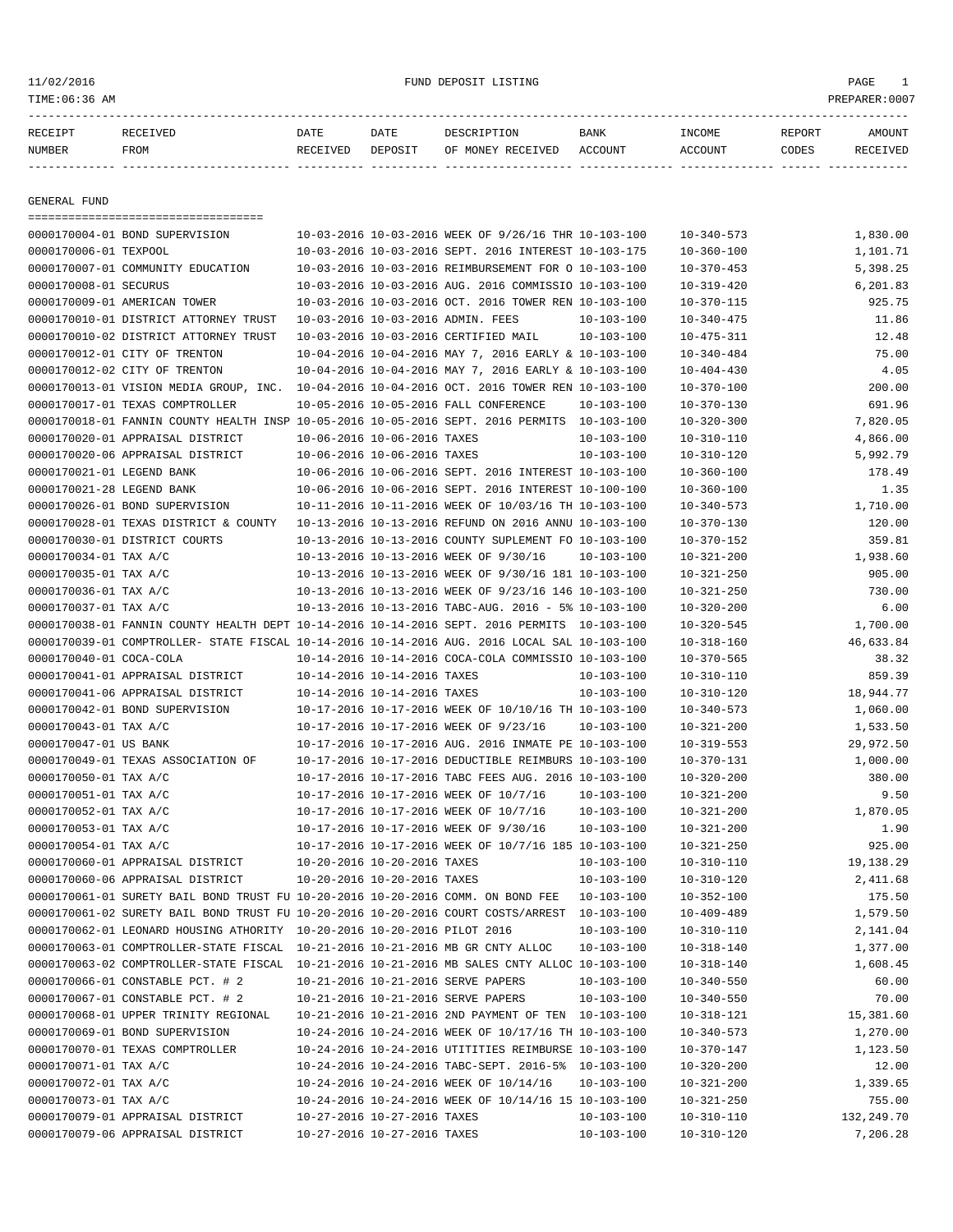TIME:06:36 AM PREPARER:0007

| RECEIPT | RECEIVED | DATE     | DATE    | DESCRIPTION       | <b>BANK</b> | INCOME  | <b>REPORT</b> | AMOUNT   |
|---------|----------|----------|---------|-------------------|-------------|---------|---------------|----------|
| NUMBER  | FROM     | RECEIVED | DEPOSIT | OF MONEY RECEIVED | ACCOUNT     | ACCOUNT | CODES         | RECEIVED |
|         |          |          |         |                   |             |         |               |          |

#### GENERAL FUND

| 0000170081-01 TAX A/C |                                                                                              | 10-27-2016 10-27-2016 WEEK OF 10/21/16 |  |                                                      | $10 - 103 - 100$ | $10 - 321 - 200$ | 1,507.75 |
|-----------------------|----------------------------------------------------------------------------------------------|----------------------------------------|--|------------------------------------------------------|------------------|------------------|----------|
| 0000170082-01 TAX A/C |                                                                                              |                                        |  | 10-27-2016 10-27-2016 WEEK OF 10/21/16 16 10-103-100 |                  | $10 - 321 - 250$ | 845.00   |
|                       | 0000170083-01 AMERICAN TOWER                                                                 |                                        |  | 10-28-2016 10-28-2016 NOV. 2016 TOWER REN 10-103-100 |                  | $10 - 370 - 115$ | 925.75   |
|                       | 0000170087-01 BOND SUPERVISION                                                               |                                        |  | 10-31-2016 10-31-2016 WEEK OF 10/24/16 TH 10-103-100 |                  | $10 - 340 - 573$ | 1,490.00 |
| 0000170088-01 SECURUS |                                                                                              |                                        |  | 10-31-2016 10-31-2016 SEPT. 2016 COMMISSI 10-103-100 |                  | $10 - 319 - 420$ | 5,984.23 |
|                       | 0000170089-01 THE AMERICAN BOTTLING COM 10-31-2016 10-31-2016 DR. PEPPER COMMISSI 10-103-100 |                                        |  |                                                      |                  | $10 - 370 - 510$ | 56.00    |

FUND TOTAL  $344,717.67$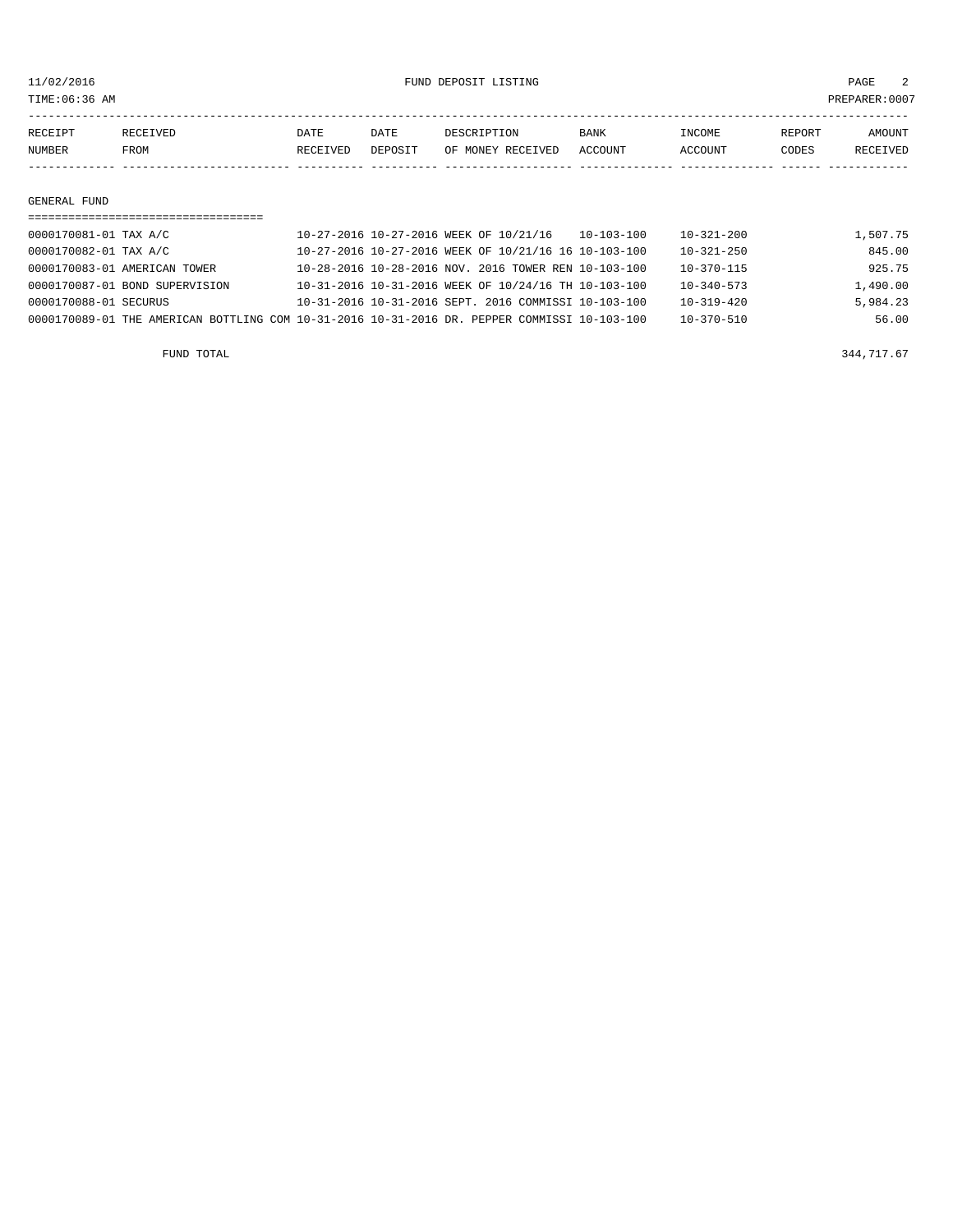TIME:06:36 AM PREPARER:0007 ----------------------------------------------------------------------------------------------------------------------------------- RECEIPT RECEIVED DATE DATE DESCRIPTION BANK INCOME REPORT AMOUNT NUMBER FROM RECEIVED DEPOSIT OF MONEY RECEIVED ACCOUNT ACCOUNT CODES RECEIVED ------------- ------------------------- ---------- ---------- ------------------- -------------- -------------- ------ ------------

COURTHOUSE SECURITY

===================================

| 0000170021-02<br>LEGEND.<br>BANK | $10 - 06 - 20$<br>$\cdot$ In | 10-06-2016 SEPT. | 2016 | INTEREST 1 | $1 - 103 - 100$ | 100<br>$360 - 7$ |  |
|----------------------------------|------------------------------|------------------|------|------------|-----------------|------------------|--|
|                                  |                              |                  |      |            |                 |                  |  |

FUND TOTAL 6.95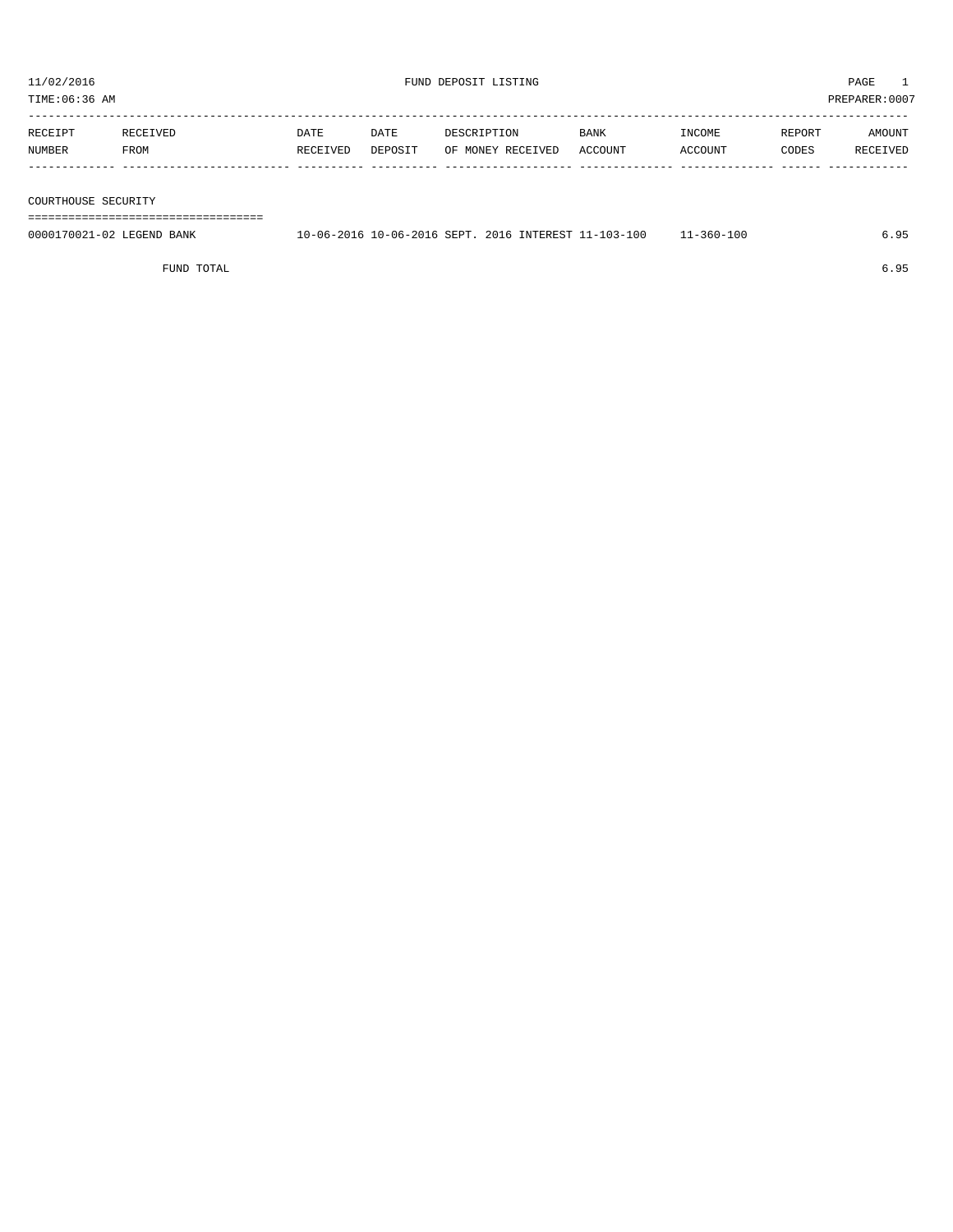TIME:06:36 AM PREPARER:0007 ----------------------------------------------------------------------------------------------------------------------------------- RECEIPT RECEIVED DATE DATE DESCRIPTION BANK INCOME REPORT AMOUNT NUMBER FROM RECEIVED DEPOSIT OF MONEY RECEIVED ACCOUNT ACCOUNT CODES RECEIVED

------------- ------------------------- ---------- ---------- ------------------- -------------- -------------- ------ ------------ CO.CLK.VITAL STAT.FEE ===================================

0000170021-03 LEGEND BANK 10-06-2016 10-06-2016 SEPT. 2016 INTEREST 12-103-100 12-360-100 0.45

FUND TOTAL  $0.45$ 

11/02/2016 FUND DEPOSIT LISTING PAGE 1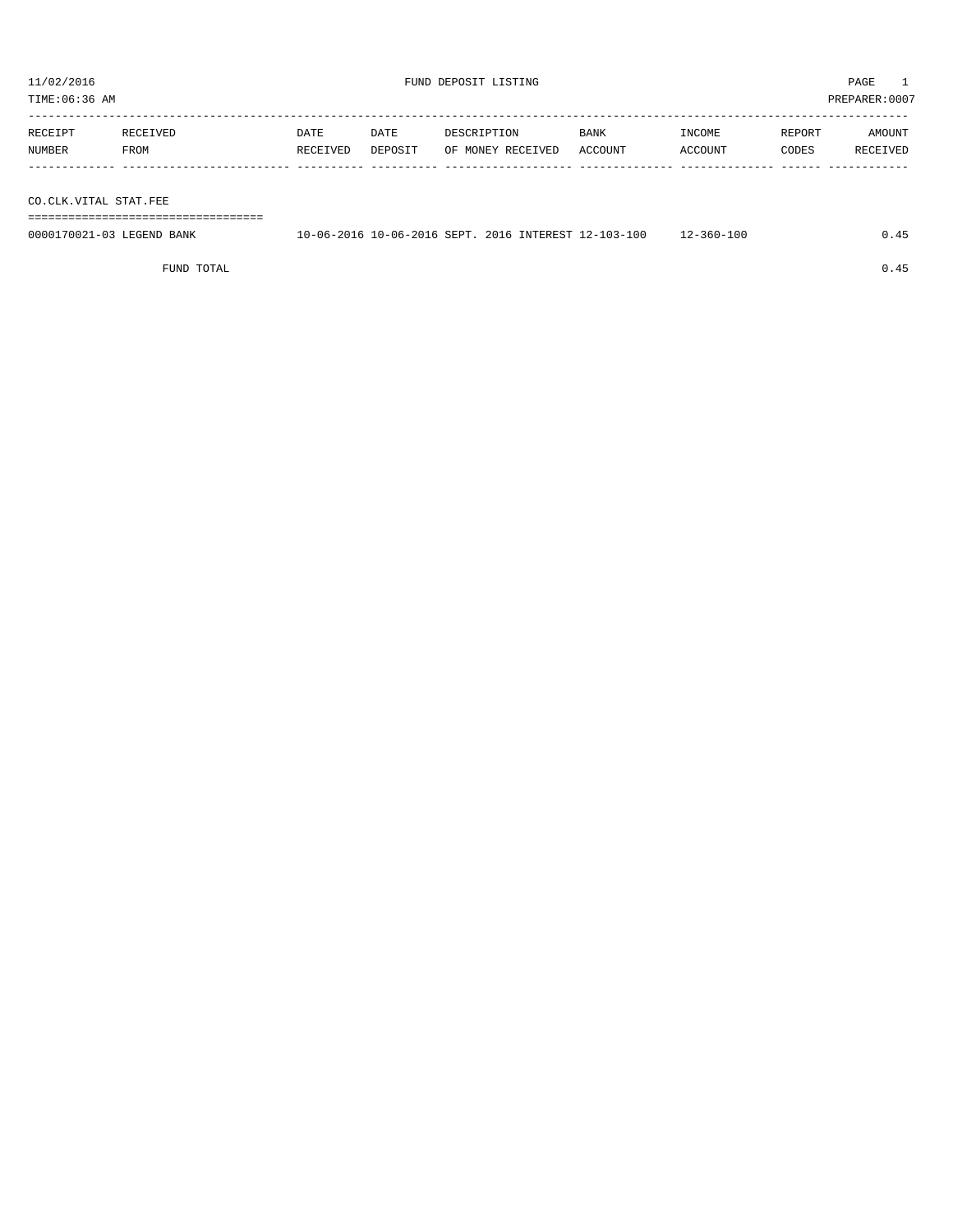| RECEIPT | RECEIVED    | <b>DATE</b> | DATE    | DESCRIPTION               | BANK | INCOME  | REPORT | <b>AMOUNT</b> |
|---------|-------------|-------------|---------|---------------------------|------|---------|--------|---------------|
| NUMBER  | <b>FROM</b> | RECEIVED    | DEPOSIT | OF MONEY RECEIVED ACCOUNT |      | ACCOUNT | CODES  | RECEIVED      |
|         |             |             |         |                           |      |         |        |               |

### BAIL BONDS TRUST FUND

| , ___________________________________  |                                 |                  |                  |        |
|----------------------------------------|---------------------------------|------------------|------------------|--------|
| 0000170001-01 DOC'S BAIL BONDS         | 10-03-2016 10-03-2016 BOND FEES | $13 - 103 - 113$ | $13 - 345 - 113$ | 195.00 |
| 0000170002-01 CARPENTER'S BAIL BONDS   | 10-03-2016 10-03-2016 BOND FEES | $13 - 103 - 113$ | $13 - 345 - 113$ | 90.00  |
| 0000170003-01 FANNIN COUNTY BAIL BONDS | 10-03-2016 10-03-2016 BOND FEES | $13 - 103 - 113$ | $13 - 345 - 113$ | 75.00  |
| 0000170031-01 FANNIN COUNTY BAIL BONDS | 10-13-2016 10-13-2016 BOND FEES | $13 - 103 - 113$ | $13 - 345 - 113$ | 15.00  |
| 0000170032-01 DOC'S BAIL BONDS         | 10-13-2016 10-13-2016 BOND FEES | $13 - 103 - 113$ | $13 - 345 - 113$ | 105.00 |
| 0000170033-01 CARPENTER'S BAIL BONDS   | 10-13-2016 10-13-2016 BOND FEES | $13 - 103 - 113$ | $13 - 345 - 113$ | 30.00  |
| 0000170057-01 CARPENTER'S BAIL BONDS   | 10-19-2016 10-19-2016 BOND FEES | $13 - 103 - 113$ | $13 - 345 - 113$ | 90.00  |
| 0000170058-01 DOC'S BAIL BONDS         | 10-19-2016 10-19-2016 BOND FEES | $13 - 103 - 113$ | $13 - 345 - 113$ | 30.00  |
| 0000170059-01 FANNIN COUNTY BAIL BONDS | 10-19-2016 10-19-2016 BOND FEES | $13 - 103 - 113$ | $13 - 345 - 113$ | 90.00  |
| 0000170090-01 FANNIN COUNTY BAIL BONDS | 10-31-2016 10-31-2016 BOND FEES | $13 - 103 - 113$ | $13 - 345 - 113$ | 105.00 |
| 0000170091-01 CARPENTER'S BAIL BONDS   | 10-31-2016 10-31-2016 BOND FEES | $13 - 103 - 113$ | $13 - 345 - 113$ | 60.00  |
| 0000170092-01 DOC'S BAIL BONDS         | 10-31-2016 10-31-2016 BOND FEES | $13 - 103 - 113$ | $13 - 345 - 113$ | 60.00  |

FUND TOTAL 945.00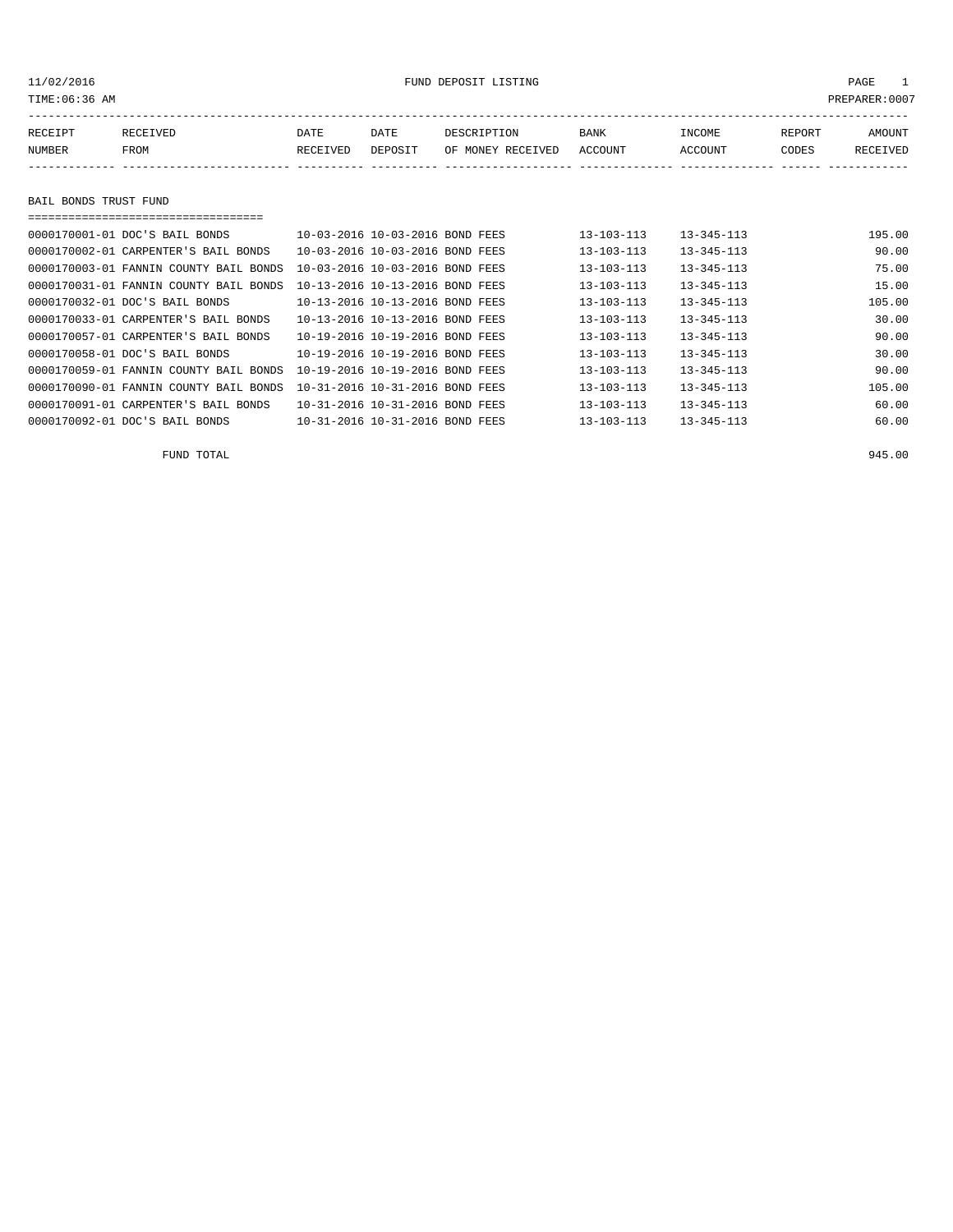| TIME:06:36 AM         |                               |          |         |                                                      |             |                  |        | PREPARER:0007 |
|-----------------------|-------------------------------|----------|---------|------------------------------------------------------|-------------|------------------|--------|---------------|
|                       |                               |          |         |                                                      |             |                  |        |               |
| RECEIPT               | RECEIVED                      | DATE     | DATE    | DESCRIPTION                                          | <b>BANK</b> | INCOME           | REPORT | AMOUNT        |
| NUMBER                | FROM                          | RECEIVED | DEPOSIT | OF MONEY RECEIVED                                    | ACCOUNT     | ACCOUNT          | CODES  | RECEIVED      |
|                       |                               |          |         |                                                      |             |                  |        |               |
|                       |                               |          |         |                                                      |             |                  |        |               |
| CO.JUDGE EXCESS SUPP. |                               |          |         |                                                      |             |                  |        |               |
|                       |                               |          |         |                                                      |             |                  |        |               |
|                       | 0000170027-01 DISTRICT COURTS |          |         | 10-11-2016 10-11-2016 CONST JUD SUP EXCES 16-103-100 |             | $16 - 370 - 149$ |        | 275.07        |
|                       |                               |          |         |                                                      |             |                  |        |               |

FUND TOTAL 275.07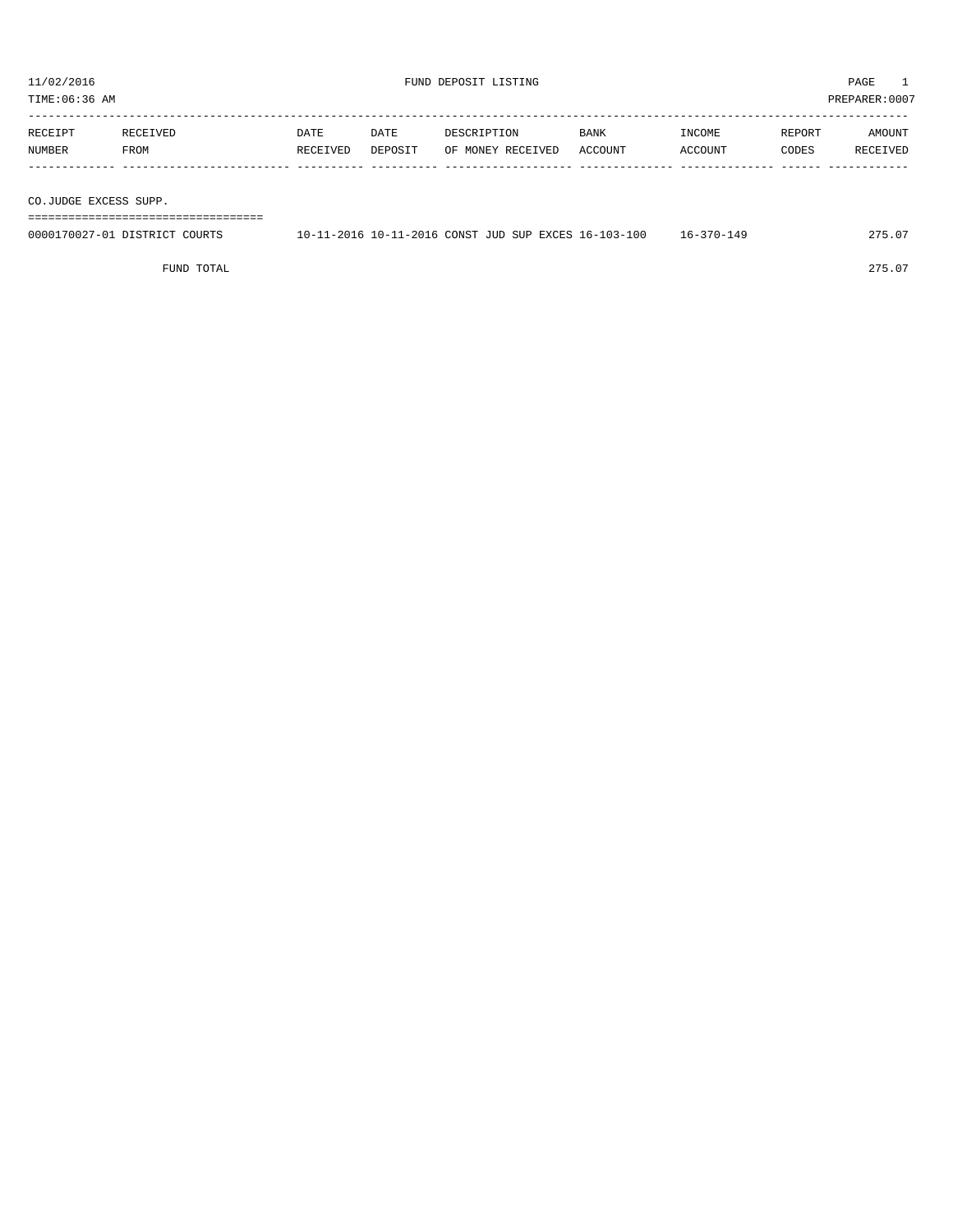TIME:06:36 AM PREPARER:0007 ----------------------------------------------------------------------------------------------------------------------------------- RECEIPT RECEIVED DATE DATE DESCRIPTION BANK INCOME REPORT AMOUNT

| NUMBER                   | FROM | RECEIVED | DEPOSIT OF MONEY RECEIVED ACCOUNT |  | ACCOUNT | <b>CODES</b> | RECEIVED |
|--------------------------|------|----------|-----------------------------------|--|---------|--------------|----------|
|                          |      |          |                                   |  |         |              |          |
|                          |      |          |                                   |  |         |              |          |
| PROBATE JUDGES EDUCATION |      |          |                                   |  |         |              |          |

===================================

| 0000170048-01 TEXAS ASSOCIATION OF | 10-17-2016 10-17-2016 REIMBURSEMENT FOR T 17-103-100 | 17-370-130 | 750.00 |
|------------------------------------|------------------------------------------------------|------------|--------|
|                                    |                                                      |            |        |

FUND TOTAL 750.00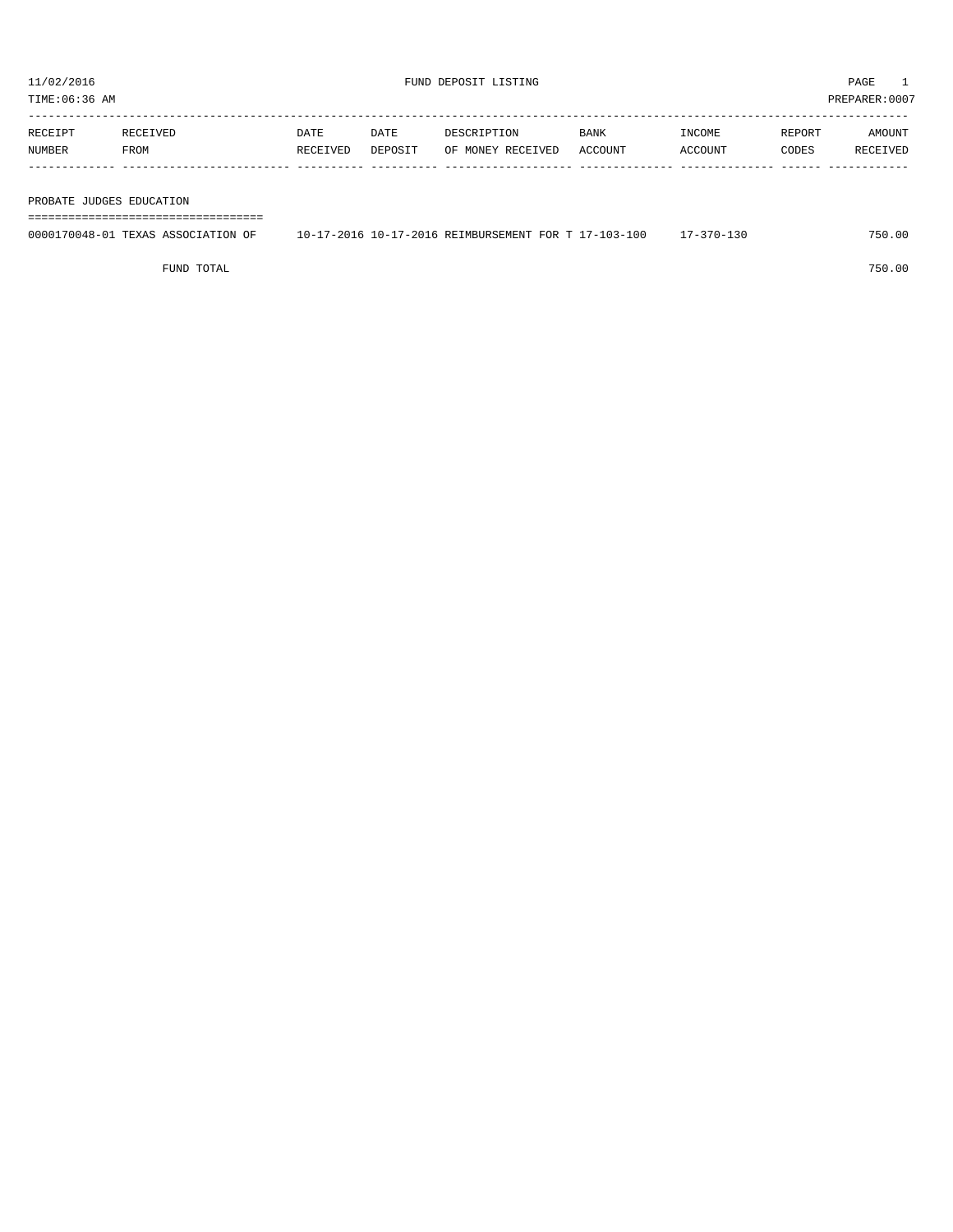TIME:06:36 AM PREPARER:0007 ----------------------------------------------------------------------------------------------------------------------------------- RECEIPT RECEIVED DATE DATE DESCRIPTION BANK INCOME REPORT AMOUNT NUMBER FROM RECEIVED DEPOSIT OF MONEY RECEIVED ACCOUNT ACCOUNT CODES RECEIVED ------------- ------------------------- ---------- ---------- ------------------- -------------- -------------- ------ ------------

CO.CLERK RECORD MNGMT.

===================================

| 0000170021-04<br>LEGEND<br>BANK | l 0 – 0 6 – 2 0<br>$\cdot$ . In | 10-06-2016 SEPT. | 2016 | INTEREST 18- | $103 - 1$<br>$\cdot$ $\times$ $ \cdot$ | $-100$<br>$360 -$<br>$+8-$ | $\sim$ $\sim$ |
|---------------------------------|---------------------------------|------------------|------|--------------|----------------------------------------|----------------------------|---------------|
|                                 |                                 |                  |      |              |                                        |                            |               |

FUND TOTAL  $1.68$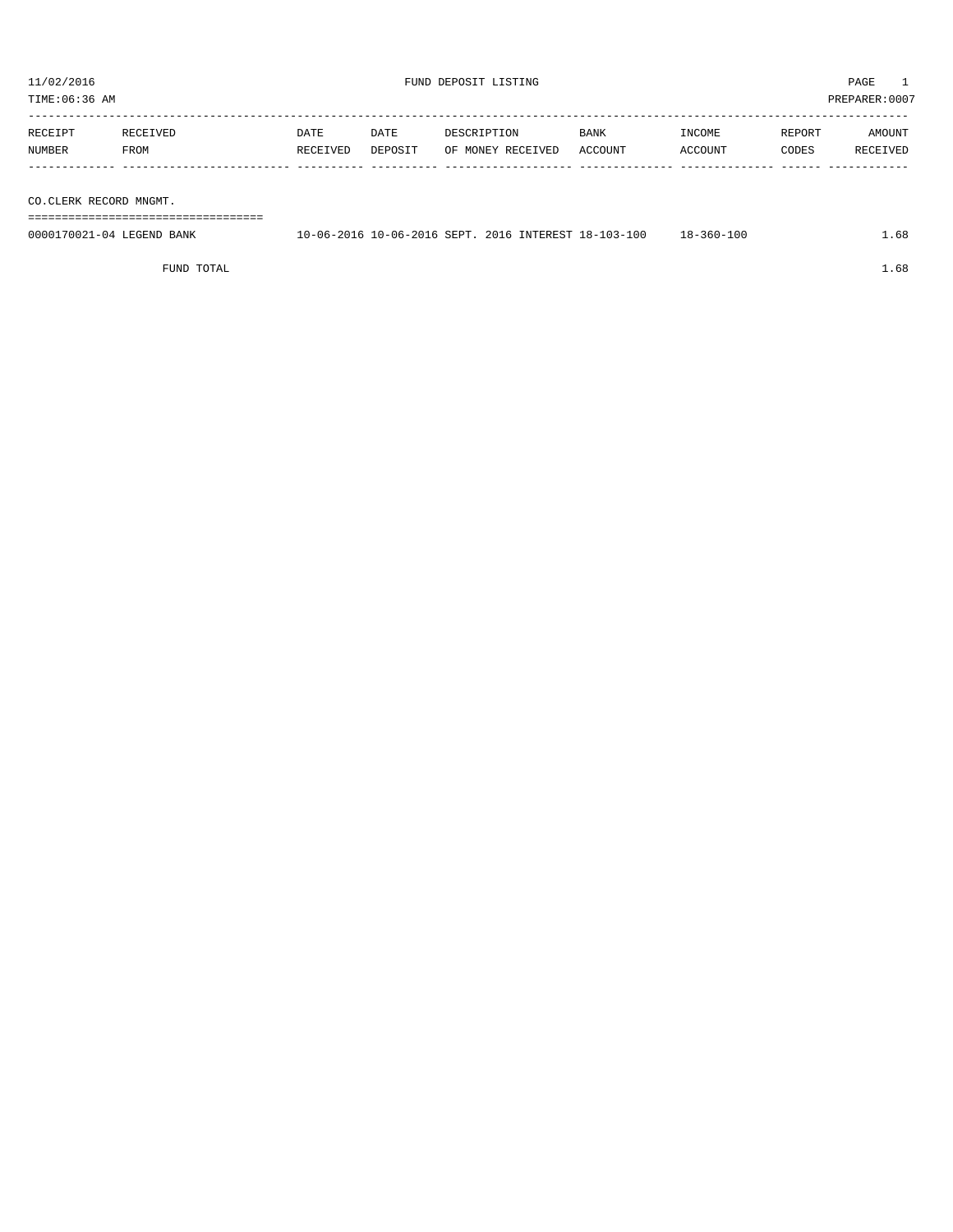TIME:06:36 AM PREPARER:0007 -----------------------------------------------------------------------------------------------------------------------------------

| RECEIPT | <b>RECEIVED</b> | DATE     | DATE    | DESCRIPTION       | <b>BANK</b> | <b>INCOME</b> | REPORT | AMOUNT   |
|---------|-----------------|----------|---------|-------------------|-------------|---------------|--------|----------|
| NUMBER  | FROM            | RECEIVED | DEPOSIT | OF MONEY RECEIVED | ACCOUNT     | ACCOUNT       | CODES  | RECEIVED |
|         |                 |          |         |                   |             |               |        |          |
|         |                 |          |         |                   |             |               |        |          |

DIST.CLK.RECORDS MNGMT.

===================================

| 0000170021-05 LEGEND BANK |  |  | 10-06-2016 10-06-2016 SEPT. 2016 INTEREST 19-103-100 | 19-360-100 |  |
|---------------------------|--|--|------------------------------------------------------|------------|--|
|                           |  |  |                                                      |            |  |

FUND TOTAL  $0.35$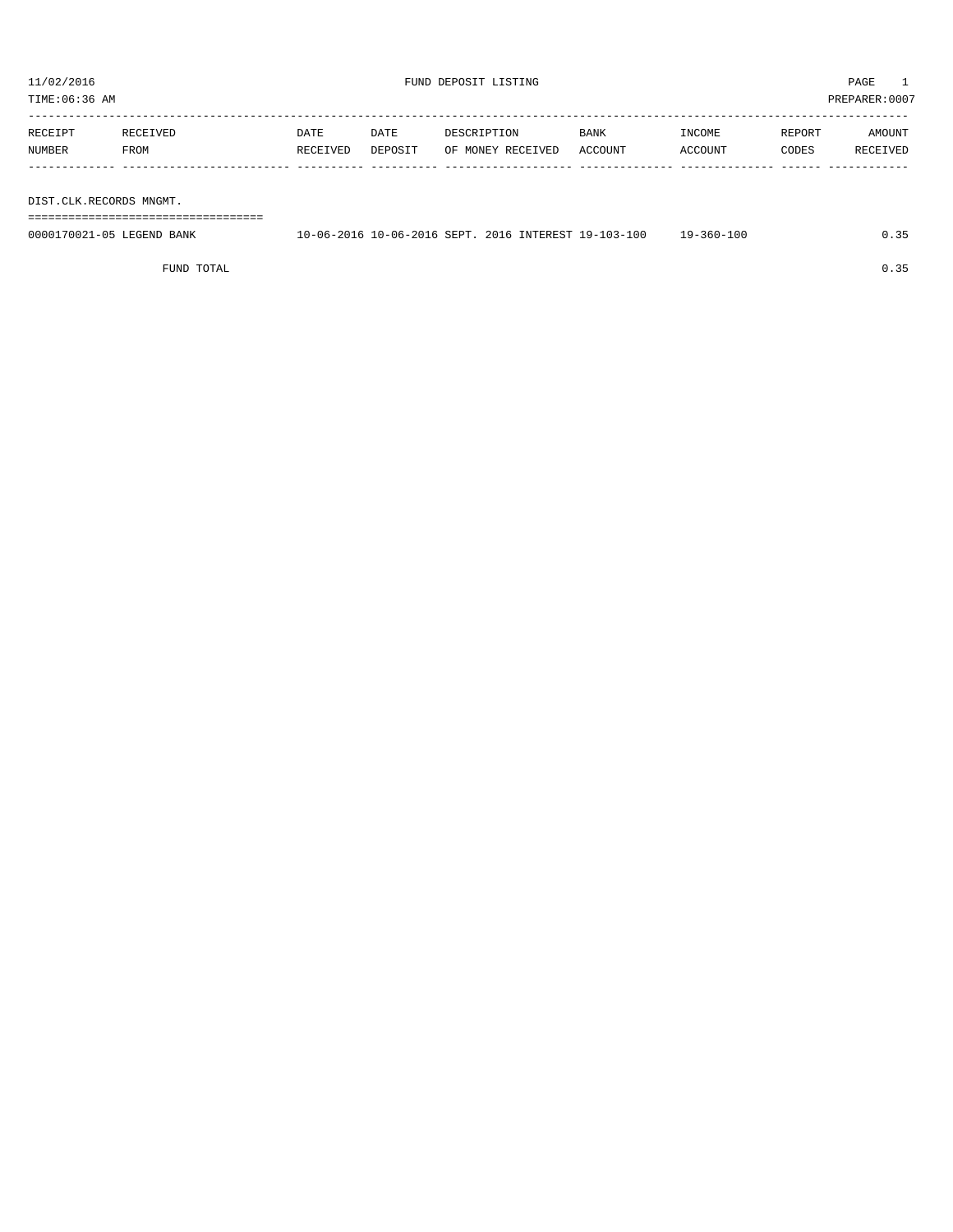TIME:06:36 AM PREPARER:0007

| RECEIPT | RECEIVED | DATE     | DATE    | DESCRIPTION       | <b>BANK</b> | INCOME  | REPORT | AMOUNT   |
|---------|----------|----------|---------|-------------------|-------------|---------|--------|----------|
| NUMBER  | FROM     | RECEIVED | DEPOSIT | OF MONEY RECEIVED | ACCOUNT     | ACCOUNT | CODES  | RECEIVED |
|         |          |          |         |                   |             |         |        |          |
|         |          |          |         |                   |             |         |        |          |

COUNTY OFFICES REC.MNGMT.

===================================

| 0000170021-06 LEGEND BANK | 10-06-2016 | 10-06-2016 SEPT, 2016 |  | S INTEREST 20-103-100 | -360-100<br>$20 - 7$ |  |
|---------------------------|------------|-----------------------|--|-----------------------|----------------------|--|
|                           |            |                       |  |                       |                      |  |

FUND TOTAL 4.25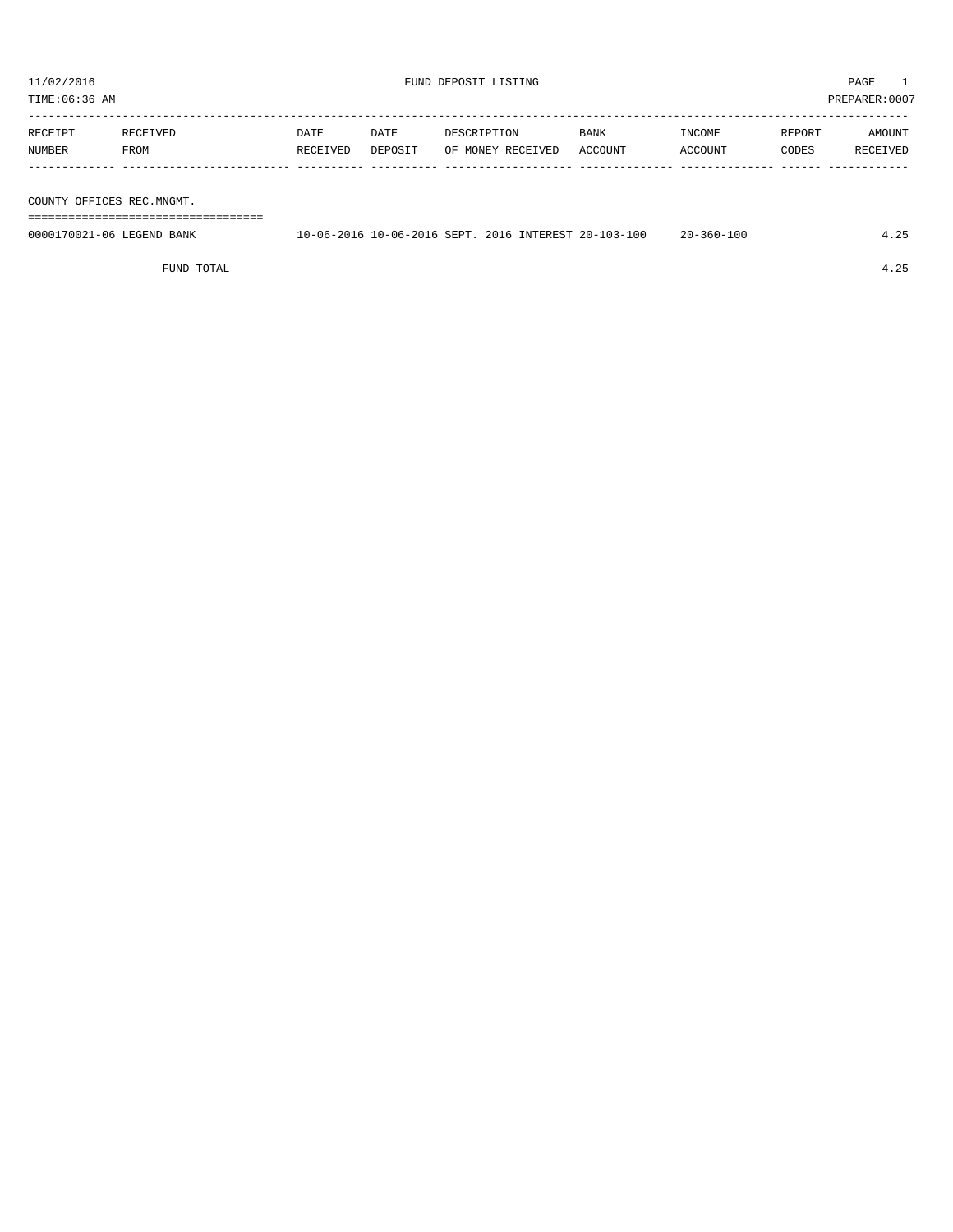11/02/2016 FUND DEPOSIT LISTING PAGE 1

| RECEIPT | <b>RECEIVED</b> | DATE            | DATE    | DESCRIPTION       | <b>BANK</b> | <b>INCOME</b> | REPORT | AMOUNT          |
|---------|-----------------|-----------------|---------|-------------------|-------------|---------------|--------|-----------------|
| NUMBER  | FROM            | <b>RECEIVED</b> | DEPOSIT | OF MONEY RECEIVED | ACCOUNT     | ACCOUNT       | CODES  | <b>RECEIVED</b> |
|         |                 |                 |         |                   |             |               |        |                 |

FANNIN CO. R & B #1 FUND

| =====================================                                                        |                                                      |                  |                  |           |
|----------------------------------------------------------------------------------------------|------------------------------------------------------|------------------|------------------|-----------|
| 0000170006-02 TEXPOOL                                                                        | 10-03-2016 10-03-2016 SEPT. 2016 INTEREST 21-103-175 |                  | $21 - 360 - 100$ | 5.43      |
| 0000170016-01 JOHN MORRIS                                                                    | 10-04-2016 10-04-2016 TIN HORN                       | $21 - 103 - 100$ | $21 - 370 - 145$ | 827.64    |
| 0000170020-02 APPRAISAL DISTRICT                                                             | 10-06-2016 10-06-2016 TAXES                          | $21 - 103 - 100$ | $21 - 310 - 110$ | 276.83    |
| 0000170020-07 APPRAISAL DISTRICT                                                             | 10-06-2016 10-06-2016 TAXES                          | $21 - 103 - 100$ | $21 - 310 - 120$ | 340.68    |
| 0000170021-07 LEGEND BANK                                                                    | 10-06-2016 10-06-2016 SEPT, 2016 INTEREST 21-103-100 |                  | $21 - 360 - 100$ | 12.25     |
| 0000170034-02 TAX A/C                                                                        | 10-13-2016 10-13-2016 WEEK OF 9/30/16                | $21 - 103 - 100$ | $21 - 321 - 300$ | 1,559.07  |
| 0000170039-02 COMPTROLLER- STATE FISCAL 10-14-2016 10-14-2016 AUG. 2016 LOCAL SAL 21-103-100 |                                                      |                  | $21 - 318 - 160$ | 2,680.61  |
| 0000170041-02 APPRAISAL DISTRICT                                                             | 10-14-2016 10-14-2016 TAXES                          | $21 - 103 - 100$ | $21 - 310 - 110$ | 47.56     |
| 0000170041-07 APPRAISAL DISTRICT                                                             | 10-14-2016 10-14-2016 TAXES                          | $21 - 103 - 100$ | $21 - 310 - 120$ | 1,067.87  |
| 0000170043-02 TAX A/C                                                                        | 10-17-2016 10-17-2016 WEEK OF 9/23/16                | $21 - 103 - 100$ | $21 - 321 - 300$ | 968.05    |
| 0000170044-01 COMPTROLLER - STATE FISCA 10-17-2016 10-17-2016 COUNTY LATERAL ROAD 21-103-100 |                                                      |                  | $21 - 370 - 120$ | 8,484.17  |
| 0000170051-02 TAX A/C                                                                        | 10-17-2016 10-17-2016 WEEK OF 10/7/16                | $21 - 103 - 100$ | $21 - 321 - 300$ | 10.19     |
| 0000170052-02 TAX A/C                                                                        | 10-17-2016 10-17-2016 WEEK OF 10/7/16                | $21 - 103 - 100$ | $21 - 321 - 300$ | 1,398.07  |
| 0000170053-02 TAX A/C                                                                        | 10-17-2016 10-17-2016 WEEK OF 9/30/16                | $21 - 103 - 100$ | $21 - 321 - 300$ | 2.04      |
| 0000170060-02 APPRAISAL DISTRICT                                                             | 10-20-2016 10-20-2016 TAXES                          | $21 - 103 - 100$ | $21 - 310 - 110$ | 1,100.11  |
| 0000170060-07 APPRAISAL DISTRICT                                                             | 10-20-2016 10-20-2016 TAXES                          | $21 - 103 - 100$ | $21 - 310 - 120$ | 137.93    |
| 0000170062-02 LEONARD HOUSING ATHORITY                                                       | 10-20-2016 10-20-2016 PILOT 2016                     | $21 - 103 - 100$ | $21 - 310 - 110$ | 123.07    |
| 0000170068-02 UPPER TRINITY REGIONAL                                                         | 10-21-2016 10-21-2016 2ND PAYMENT OF TEN             | 21-103-100       | $21 - 318 - 121$ | 884.17    |
| 0000170072-02 TAX A/C                                                                        | 10-24-2016 10-24-2016 WEEK OF 10/14/16               | $21 - 103 - 100$ | $21 - 321 - 300$ | 974.16    |
| 0000170074-01 JOHN HENARD                                                                    | 10-25-2016 10-25-2016 CULVERT                        | $21 - 103 - 100$ | $21 - 370 - 145$ | 490.14    |
| 0000170075-01 JOHN HENARD                                                                    | 10-25-2016 10-25-2016 TIN HORN & GUARD               | $21 - 103 - 100$ | $21 - 370 - 145$ | 710.16    |
| 0000170076-01 MARINAN CUNNINGHAM                                                             | 10-25-2016 10-25-2016 CULVERT                        | $21 - 103 - 100$ | $21 - 370 - 145$ | 150.00    |
| 0000170077-01 CRAIG HODGE                                                                    | 10-25-2016 10-25-2016 CULVERT                        | $21 - 103 - 100$ | $21 - 370 - 145$ | 279.00    |
| 0000170079-02 APPRAISAL DISTRICT                                                             | 10-27-2016 10-27-2016 TAXES                          | $21 - 103 - 100$ | $21 - 310 - 110$ | 7,600.87  |
| 0000170079-07 APPRAISAL DISTRICT                                                             | 10-27-2016 10-27-2016 TAXES                          | $21 - 103 - 100$ | $21 - 310 - 120$ | 404.54    |
| 0000170080-01 COMPTROLLER- STATE FISCAL 10-27-2016 10-27-2016 2ND HALF CY2016 GRO 21-103-100 |                                                      |                  | $21 - 370 - 125$ | 10,505.75 |
| 0000170081-02 TAX A/C                                                                        | 10-27-2016 10-27-2016 WEEK OF 10/21/16               | $21 - 103 - 100$ | $21 - 321 - 300$ | 1,078.10  |

FUND TOTAL  $42,118.46$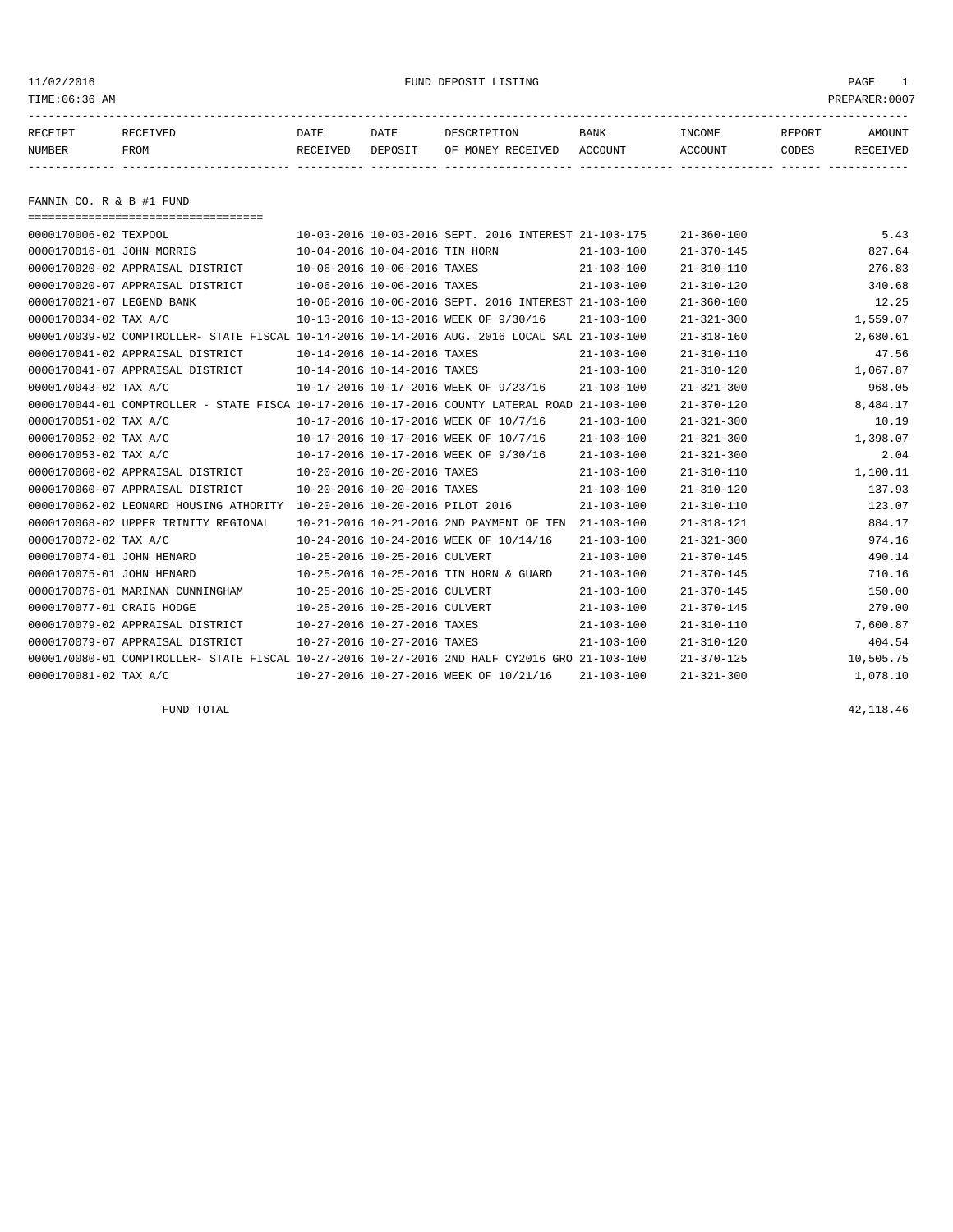11/02/2016 FUND DEPOSIT LISTING PAGE 1

| RECEIPT | <b>RECEIVED</b> | DATE     | DATE    | DESCRIPTION              | <b>BANK</b>    | INCOME | REPORT | AMOUNT                 |
|---------|-----------------|----------|---------|--------------------------|----------------|--------|--------|------------------------|
| NUMBER  | FROM            | RECEIVED | DEPOSIT | RECEIVED<br>MONE Y<br>OF | <b>ACCOUNT</b> | CCOUNT | CODES  | <b>ELTVED</b><br>- REC |
|         |                 |          |         |                          |                |        |        |                        |

FANNIN CO. R & B #2 FUND

===================================

| 0000170006-03 TEXPOOL     |                                                                                              |                             |                                  | 10-03-2016 10-03-2016 SEPT. 2016 INTEREST 22-103-175 |                  | $22 - 360 - 100$ | 118.04    |
|---------------------------|----------------------------------------------------------------------------------------------|-----------------------------|----------------------------------|------------------------------------------------------|------------------|------------------|-----------|
|                           | 0000170020-03 APPRAISAL DISTRICT                                                             |                             | 10-06-2016 10-06-2016 TAXES      |                                                      | $22 - 103 - 100$ | $22 - 310 - 110$ | 322.48    |
|                           | 0000170020-08 APPRAISAL DISTRICT                                                             |                             | 10-06-2016 10-06-2016 TAXES      |                                                      | $22 - 103 - 100$ | $22 - 310 - 120$ | 396.85    |
| 0000170021-08 LEGEND BANK |                                                                                              |                             |                                  | 10-06-2016 10-06-2016 SEPT. 2016 INTEREST 22-103-100 |                  | $22 - 360 - 100$ | 5.88      |
| 0000170034-03 TAX A/C     |                                                                                              |                             |                                  | 10-13-2016 10-13-2016 WEEK OF 9/30/16                | $22 - 103 - 100$ | $22 - 321 - 300$ | 1,816.11  |
|                           | 0000170039-03 COMPTROLLER- STATE FISCAL 10-14-2016 10-14-2016 AUG. 2016 LOCAL SAL            |                             |                                  |                                                      | $22 - 103 - 100$ | $22 - 318 - 160$ | 3,122.56  |
|                           | 0000170041-03 APPRAISAL DISTRICT                                                             |                             | 10-14-2016 10-14-2016 TAXES      |                                                      | $22 - 103 - 100$ | $22 - 310 - 110$ | 55.41     |
|                           | 0000170041-08 APPRAISAL DISTRICT                                                             | 10-14-2016 10-14-2016 TAXES |                                  |                                                      | $22 - 103 - 100$ | $22 - 310 - 120$ | 1,243.93  |
| 0000170043-03 TAX A/C     |                                                                                              |                             |                                  | 10-17-2016 10-17-2016 WEEK OF 9/23/16                | $22 - 103 - 100$ | $22 - 321 - 300$ | 1,127.65  |
|                           | 0000170044-02 COMPTROLLER - STATE FISCA 10-17-2016 10-17-2016 COUNTY LATERAL ROAD            |                             |                                  |                                                      | $22 - 103 - 100$ | $22 - 370 - 120$ | 9,882.94  |
| 0000170051-03 TAX A/C     |                                                                                              |                             |                                  | 10-17-2016 10-17-2016 WEEK OF 10/7/16                | $22 - 103 - 100$ | $22 - 321 - 300$ | 11.87     |
| 0000170052-03 TAX A/C     |                                                                                              |                             |                                  | 10-17-2016 10-17-2016 WEEK OF 10/7/16                | $22 - 103 - 100$ | $22 - 321 - 300$ | 1,628.56  |
| 0000170053-03 TAX A/C     |                                                                                              |                             |                                  | 10-17-2016 10-17-2016 WEEK OF 9/30/16                | $22 - 103 - 100$ | $22 - 321 - 300$ | 2.37      |
|                           | 0000170060-03 APPRAISAL DISTRICT                                                             |                             | 10-20-2016 10-20-2016 TAXES      |                                                      | $22 - 103 - 100$ | $22 - 310 - 110$ | 1,281.48  |
|                           | 0000170060-08 APPRAISAL DISTRICT                                                             |                             | 10-20-2016 10-20-2016 TAXES      |                                                      | $22 - 103 - 100$ | $22 - 310 - 120$ | 160.67    |
|                           | 0000170062-03 LEONARD HOUSING ATHORITY                                                       |                             | 10-20-2016 10-20-2016 PILOT 2016 |                                                      | $22 - 103 - 100$ | $22 - 310 - 110$ | 143.36    |
|                           | 0000170068-03 UPPER TRINITY REGIONAL                                                         |                             |                                  | 10-21-2016 10-21-2016 2ND PAYMENT OF TEN             | $22 - 103 - 100$ | $22 - 318 - 121$ | 1,029.94  |
| 0000170072-03 TAX A/C     |                                                                                              |                             |                                  | 10-24-2016 10-24-2016 WEEK OF 10/14/16               | $22 - 103 - 100$ | $22 - 321 - 300$ | 1,134.77  |
|                           | 0000170079-03 APPRAISAL DISTRICT                                                             |                             | 10-27-2016 10-27-2016 TAXES      |                                                      | $22 - 103 - 100$ | $22 - 310 - 110$ | 8,854.00  |
|                           | 0000170079-08 APPRAISAL DISTRICT                                                             |                             | 10-27-2016 10-27-2016 TAXES      |                                                      | $22 - 103 - 100$ | $22 - 310 - 120$ | 471.23    |
|                           | 0000170080-02 COMPTROLLER- STATE FISCAL 10-27-2016 10-27-2016 2ND HALF CY2016 GRO 22-103-100 |                             |                                  |                                                      |                  | $22 - 370 - 125$ | 12,237.80 |
| 0000170081-03 TAX A/C     |                                                                                              |                             |                                  | 10-27-2016 10-27-2016 WEEK OF 10/21/16               | $22 - 103 - 100$ | $22 - 321 - 300$ | 1,255.85  |

FUND TOTAL  $46,303.75$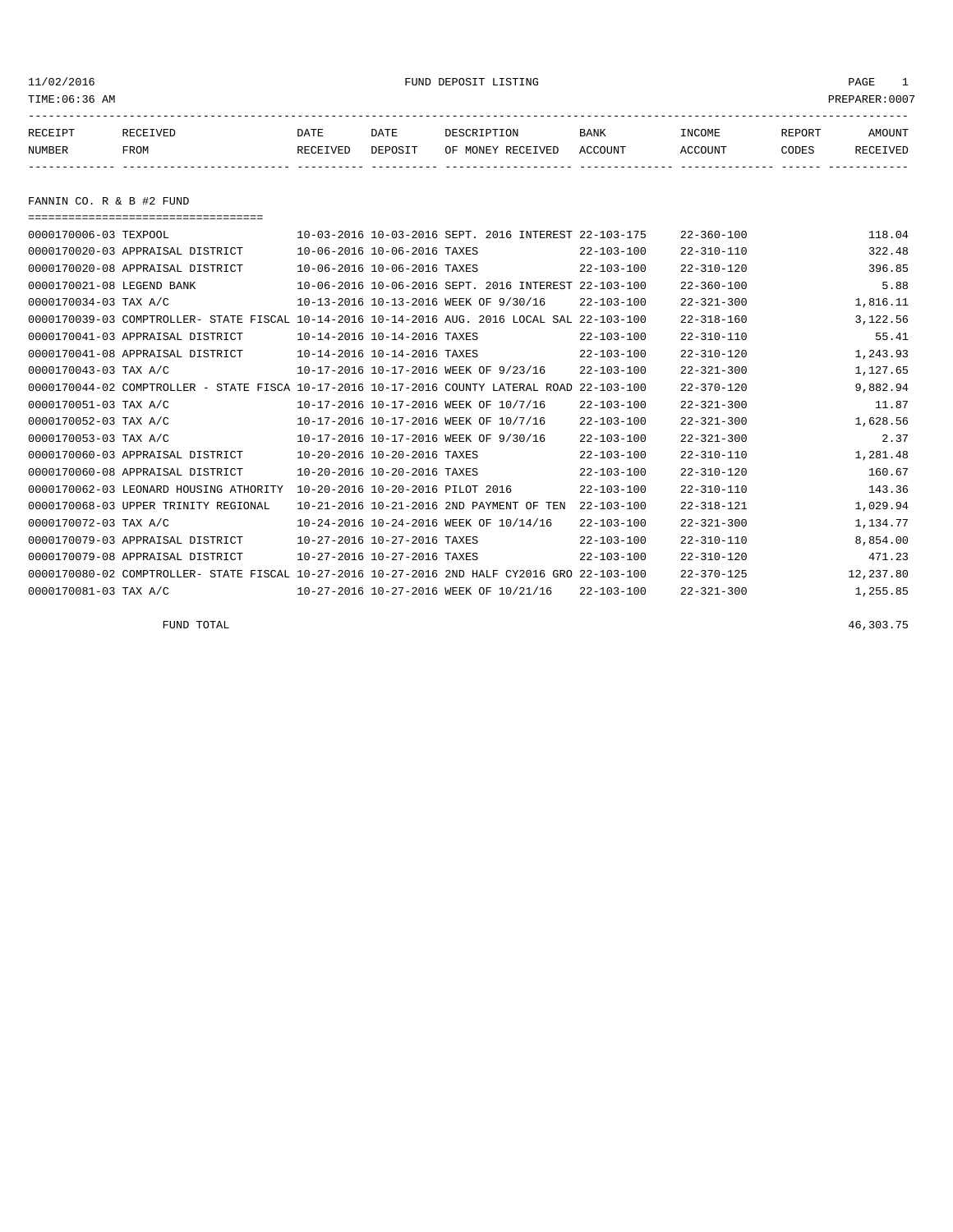### 11/02/2016 FUND DEPOSIT LISTING PAGE 1

| RECEIPT | <b>RECEIVED</b> | DATE     | DATE    |                           | <b>BANK</b> | INCOME | REPORT | AMOUNT |
|---------|-----------------|----------|---------|---------------------------|-------------|--------|--------|--------|
| NUMBER  | FROM            | RECEIVED | DEPOSIT | RECEIVED<br>OF.<br>MONE Y | ACCOUNT     | CCOUNT | CODES  | CEIVED |
|         |                 |          |         |                           |             |        |        |        |

FANNIN CO. R & B #3 FUND

| ======================================                                                       |                                                      |                  |                  |           |
|----------------------------------------------------------------------------------------------|------------------------------------------------------|------------------|------------------|-----------|
| 0000170006-04 TEXPOOL                                                                        | 10-03-2016 10-03-2016 SEPT, 2016 INTEREST 23-103-175 |                  | $23 - 360 - 100$ | 71.03     |
| 0000170020-04 APPRAISAL DISTRICT                                                             | 10-06-2016 10-06-2016 TAXES                          | $23 - 103 - 100$ | $23 - 310 - 110$ | 483.71    |
| 0000170020-09 APPRAISAL DISTRICT                                                             | 10-06-2016 10-06-2016 TAXES                          | $23 - 103 - 100$ | $23 - 310 - 120$ | 595.27    |
| 0000170021-09 LEGEND BANK                                                                    | 10-06-2016 10-06-2016 SEPT. 2016 INTEREST 23-103-100 |                  | $23 - 360 - 100$ | 21.03     |
| 0000170029-01 PAUL LESTER WRECKER                                                            | 10-13-2016 10-13-2016 SCRAP METAL SALE               | $23 - 103 - 100$ | $23 - 370 - 130$ | 205.20    |
| 0000170034-04 TAX A/C                                                                        | 10-13-2016 10-13-2016 WEEK OF 9/30/16                | $23 - 103 - 100$ | $23 - 321 - 300$ | 2,724.16  |
| 0000170039-04 COMPTROLLER- STATE FISCAL 10-14-2016 10-14-2016 AUG. 2016 LOCAL SAL 23-103-100 |                                                      |                  | $23 - 318 - 160$ | 4,683.83  |
| 0000170041-04 APPRAISAL DISTRICT                                                             | 10-14-2016 10-14-2016 TAXES                          | $23 - 103 - 100$ | $23 - 310 - 110$ | 83.11     |
| 0000170041-09 APPRAISAL DISTRICT                                                             | 10-14-2016 10-14-2016 TAXES                          | $23 - 103 - 100$ | $23 - 310 - 120$ | 1,865.89  |
| 0000170043-04 TAX A/C                                                                        | 10-17-2016 10-17-2016 WEEK OF 9/23/16                | $23 - 103 - 100$ | $23 - 321 - 300$ | 1,691.47  |
| 0000170044-03 COMPTROLLER - STATE FISCA 10-17-2016 10-17-2016 COUNTY LATERAL ROAD 23-103-100 |                                                      |                  | $23 - 370 - 120$ | 14,824.40 |
| 0000170045-01 KEVIN LOSCHKE                                                                  | 10-17-2016 10-17-2016 CULVERT                        | $23 - 103 - 100$ | $23 - 370 - 145$ | 427.50    |
| 0000170046-01 CITY OF HONEY GROVE                                                            | 10-17-2016 10-17-2016 ROCK                           | $23 - 103 - 100$ | $23 - 370 - 145$ | 119.82    |
| 0000170051-04 TAX A/C                                                                        | 10-17-2016 10-17-2016 WEEK OF 10/7/16                | $23 - 103 - 100$ | $23 - 321 - 300$ | 17.80     |
| 0000170052-04 TAX A/C                                                                        | 10-17-2016 10-17-2016 WEEK OF 10/7/16                | $23 - 103 - 100$ | $23 - 321 - 300$ | 2,442.85  |
| 0000170053-04 TAX A/C                                                                        | 10-17-2016 10-17-2016 WEEK OF 9/30/16                | $23 - 103 - 100$ | $23 - 321 - 300$ | 3.56      |
| 0000170056-01 JARRETT TUCKER                                                                 | 10-18-2016 10-18-2016 CULVERT                        | $23 - 103 - 100$ | $23 - 370 - 145$ | 456.00    |
| 0000170060-04 APPRAISAL DISTRICT                                                             | 10-20-2016 10-20-2016 TAXES                          | 23-103-100       | $23 - 310 - 110$ | 1,922.23  |
| 0000170060-09 APPRAISAL DISTRICT                                                             | 10-20-2016 10-20-2016 TAXES                          | $23 - 103 - 100$ | $23 - 310 - 120$ | 241.01    |
| 0000170062-04 LEONARD HOUSING ATHORITY                                                       | 10-20-2016 10-20-2016 PILOT 2016                     | $23 - 103 - 100$ | $23 - 310 - 110$ | 215.05    |
| 0000170068-04 UPPER TRINITY REGIONAL                                                         | 10-21-2016 10-21-2016 2ND PAYMENT OF TEN             | $23 - 103 - 100$ | $23 - 318 - 121$ | 1,544.90  |
| 0000170072-04 TAX A/C                                                                        | 10-24-2016 10-24-2016 WEEK OF 10/14/16               | $23 - 103 - 100$ | $23 - 321 - 300$ | 1,702.16  |
| 0000170078-01 SCOTT BERNI                                                                    | 10-27-2016 10-27-2016 TIN HORN                       | $23 - 103 - 100$ | $23 - 370 - 145$ | 400.00    |
| 0000170079-04 APPRAISAL DISTRICT                                                             | 10-27-2016 10-27-2016 TAXES                          | 23-103-100       | $23 - 310 - 110$ | 13,281.00 |
| 0000170079-09 APPRAISAL DISTRICT                                                             | 10-27-2016 10-27-2016 TAXES                          | $23 - 103 - 100$ | $23 - 310 - 120$ | 706.85    |
| 0000170080-03 COMPTROLLER- STATE FISCAL 10-27-2016 10-27-2016 2ND HALF CY2016 GRO 23-103-100 |                                                      |                  | $23 - 370 - 125$ | 18,356.70 |
| 0000170081-04 TAX A/C                                                                        | 10-27-2016 10-27-2016 WEEK OF 10/21/16               | $23 - 103 - 100$ | $23 - 321 - 300$ | 1,883.77  |

FUND TOTAL 70,970.30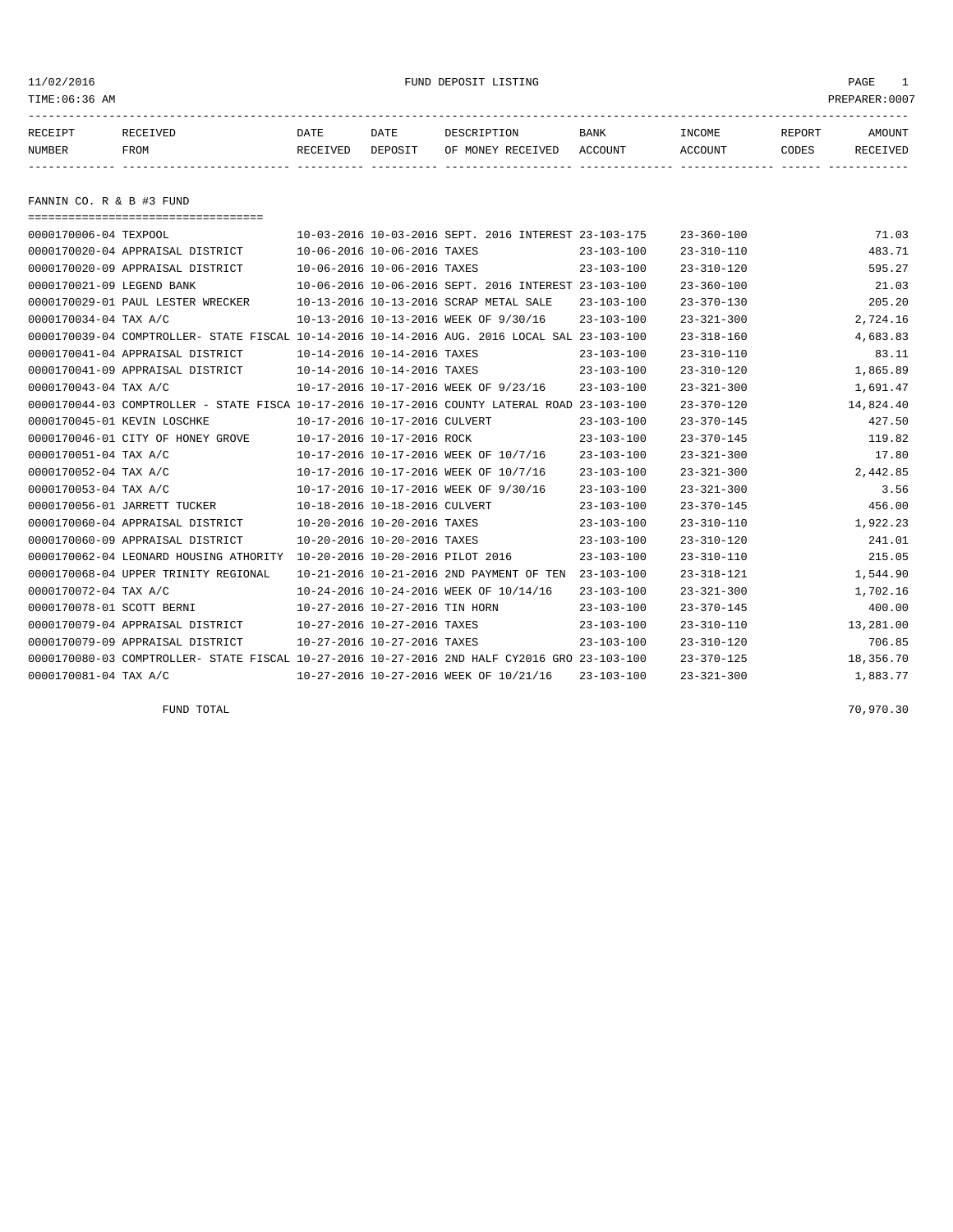11/02/2016 FUND DEPOSIT LISTING PAGE 1

| RECEIPT | <b>RECEIVED</b> | DATE     | DATE    | DESCRIPTION       | <b>BANK</b> | INCOME  | <b>REPORT</b> | AMOUNT          |
|---------|-----------------|----------|---------|-------------------|-------------|---------|---------------|-----------------|
| NUMBER  | FROM            | RECEIVED | DEPOSIT | OF MONEY RECEIVED | ACCOUNT     | ACCOUNT | CODES         | <b>RECEIVED</b> |
|         |                 |          |         |                   |             |         |               |                 |

FANNIN CO. R & B #4 FUND

===================================

|                           | 0000170005-01 DODD CITY VFD                                                                  |                                  | 10-03-2016 10-03-2016 FUEL FOR JULY & AUG 24-103-100 |                  | $24 - 370 - 145$ | 180.10    |
|---------------------------|----------------------------------------------------------------------------------------------|----------------------------------|------------------------------------------------------|------------------|------------------|-----------|
| 0000170006-05 TEXPOOL     |                                                                                              |                                  | 10-03-2016 10-03-2016 SEPT. 2016 INTEREST 24-103-175 |                  | $24 - 360 - 100$ | 87.59     |
|                           | 0000170020-05 APPRAISAL DISTRICT                                                             | 10-06-2016 10-06-2016 TAXES      |                                                      | $24 - 103 - 100$ | $24 - 310 - 110$ | 275.34    |
|                           | 0000170020-10 APPRAISAL DISTRICT                                                             | 10-06-2016 10-06-2016 TAXES      |                                                      | $24 - 103 - 100$ | $24 - 310 - 120$ | 338.84    |
| 0000170021-10 LEGEND BANK |                                                                                              |                                  | 10-06-2016 10-06-2016 SEPT, 2016 INTEREST 24-103-100 |                  | $24 - 360 - 100$ | 4.27      |
| 0000170034-05 TAX A/C     |                                                                                              |                                  | 10-13-2016 10-13-2016 WEEK OF 9/30/16                | $24 - 103 - 100$ | $24 - 321 - 300$ | 1,550.66  |
|                           | 0000170039-05 COMPTROLLER- STATE FISCAL 10-14-2016 10-14-2016 AUG. 2016 LOCAL SAL 24-103-100 |                                  |                                                      |                  | $24 - 318 - 160$ | 2,666.14  |
|                           | 0000170041-05 APPRAISAL DISTRICT                                                             | 10-14-2016 10-14-2016 TAXES      |                                                      | $24 - 103 - 100$ | $24 - 310 - 110$ | 47.31     |
|                           | 0000170041-10 APPRAISAL DISTRICT                                                             | 10-14-2016 10-14-2016 TAXES      |                                                      | $24 - 103 - 100$ | $24 - 310 - 120$ | 1,062.11  |
| 0000170043-05 TAX A/C     |                                                                                              |                                  | 10-17-2016 10-17-2016 WEEK OF 9/23/16                | $24 - 103 - 100$ | $24 - 321 - 300$ | 962.83    |
|                           | 0000170044-04 COMPTROLLER - STATE FISCA 10-17-2016 10-17-2016 COUNTY LATERAL ROAD            |                                  |                                                      | $24 - 103 - 100$ | $24 - 370 - 120$ | 8,438.38  |
| 0000170051-05 TAX A/C     |                                                                                              |                                  | 10-17-2016 10-17-2016 WEEK OF 10/7/16                | $24 - 103 - 100$ | $24 - 321 - 300$ | 10.14     |
| 0000170052-05 TAX A/C     |                                                                                              |                                  | 10-17-2016 10-17-2016 WEEK OF 10/7/16                | $24 - 103 - 100$ | $24 - 321 - 300$ | 1,390.52  |
| 0000170053-05 TAX A/C     |                                                                                              |                                  | 10-17-2016 10-17-2016 WEEK OF 9/30/16                | $24 - 103 - 100$ | $24 - 321 - 300$ | 2.03      |
|                           | 0000170060-05 APPRAISAL DISTRICT                                                             | 10-20-2016 10-20-2016 TAXES      |                                                      | $24 - 103 - 100$ | $24 - 310 - 110$ | 1,094.17  |
|                           | 0000170060-10 APPRAISAL DISTRICT                                                             | 10-20-2016 10-20-2016 TAXES      |                                                      | $24 - 103 - 100$ | $24 - 310 - 120$ | 137.19    |
|                           | 0000170062-05 LEONARD HOUSING ATHORITY                                                       | 10-20-2016 10-20-2016 PILOT 2016 |                                                      | $24 - 103 - 100$ | $24 - 310 - 110$ | 122.41    |
|                           | 0000170068-05 UPPER TRINITY REGIONAL                                                         |                                  | 10-21-2016 10-21-2016 2ND PAYMENT OF TEN             | $24 - 103 - 100$ | $24 - 318 - 121$ | 879.39    |
| 0000170072-05 TAX A/C     |                                                                                              |                                  | 10-24-2016 10-24-2016 WEEK OF 10/14/16               | $24 - 103 - 100$ | $24 - 321 - 300$ | 968.91    |
|                           | 0000170079-05 APPRAISAL DISTRICT                                                             | 10-27-2016 10-27-2016 TAXES      |                                                      | $24 - 103 - 100$ | $24 - 310 - 110$ | 7,559.84  |
|                           | 0000170079-10 APPRAISAL DISTRICT                                                             | 10-27-2016 10-27-2016 TAXES      |                                                      | $24 - 103 - 100$ | $24 - 310 - 120$ | 402.35    |
|                           | 0000170080-04 COMPTROLLER- STATE FISCAL 10-27-2016 10-27-2016 2ND HALF CY2016 GRO 24-103-100 |                                  |                                                      |                  | $24 - 370 - 125$ | 10,449.04 |
| 0000170081-05 TAX A/C     |                                                                                              |                                  | 10-27-2016 10-27-2016 WEEK OF 10/21/16               | $24 - 103 - 100$ | $24 - 321 - 300$ | 1,072.28  |

FUND TOTAL  $39,701.84$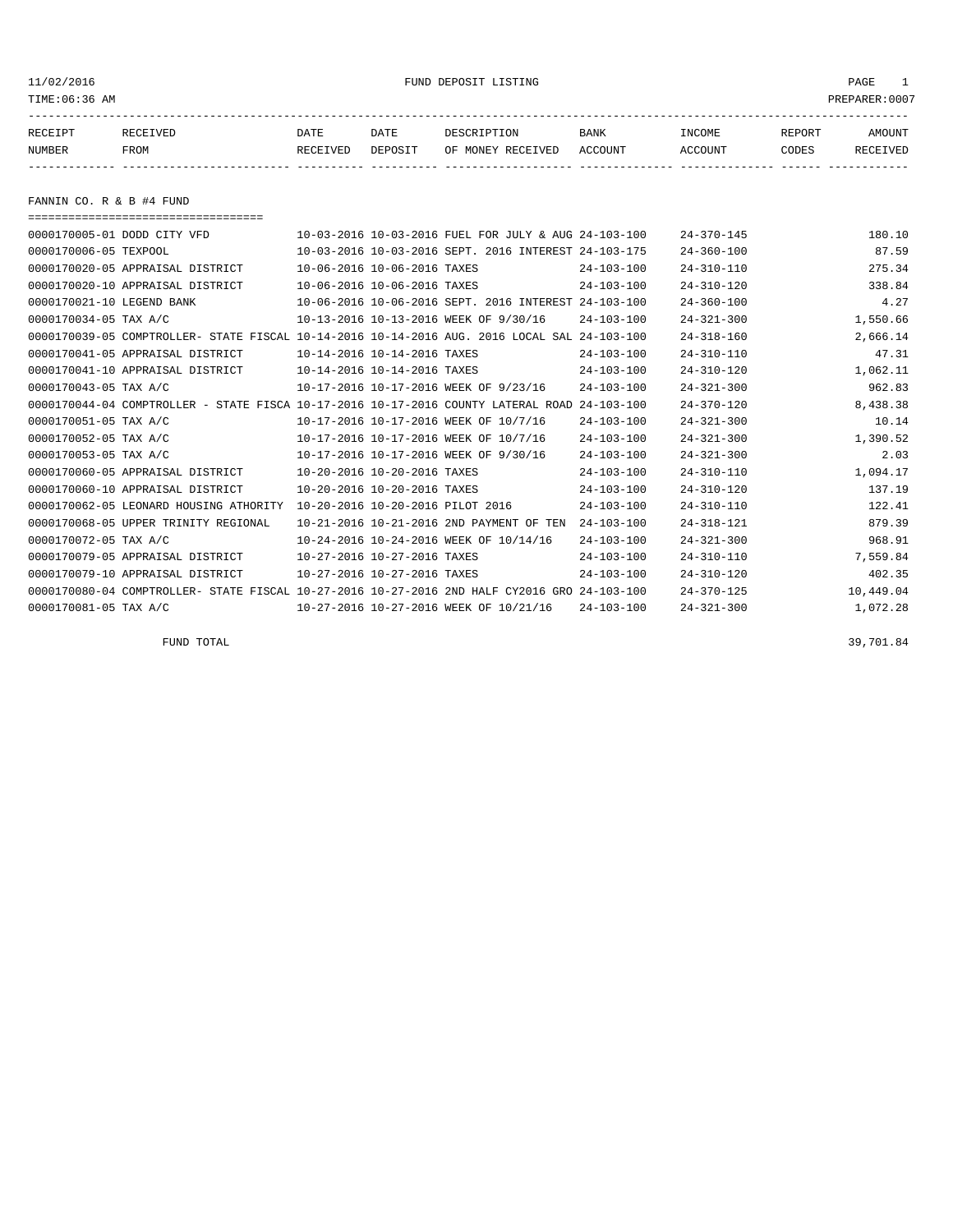TIME:06:36 AM PREPARER:0007 ----------------------------------------------------------------------------------------------------------------------------------- RECEIPT RECEIVED DATE DATE DESCRIPTION BANK INCOME REPORT AMOUNT NUMBER FROM RECEIVED DEPOSIT OF MONEY RECEIVED ACCOUNT ACCOUNT CODES RECEIVED

| J.P.#1 JUST.CT.TECHNOLOGY |                                                      |  |                  |      |
|---------------------------|------------------------------------------------------|--|------------------|------|
|                           |                                                      |  |                  |      |
| 0000170021-11 LEGEND BANK | 10-06-2016 10-06-2016 SEPT, 2016 INTEREST 26-103-100 |  | $26 - 360 - 100$ | 2.98 |

FUND TOTAL 2.98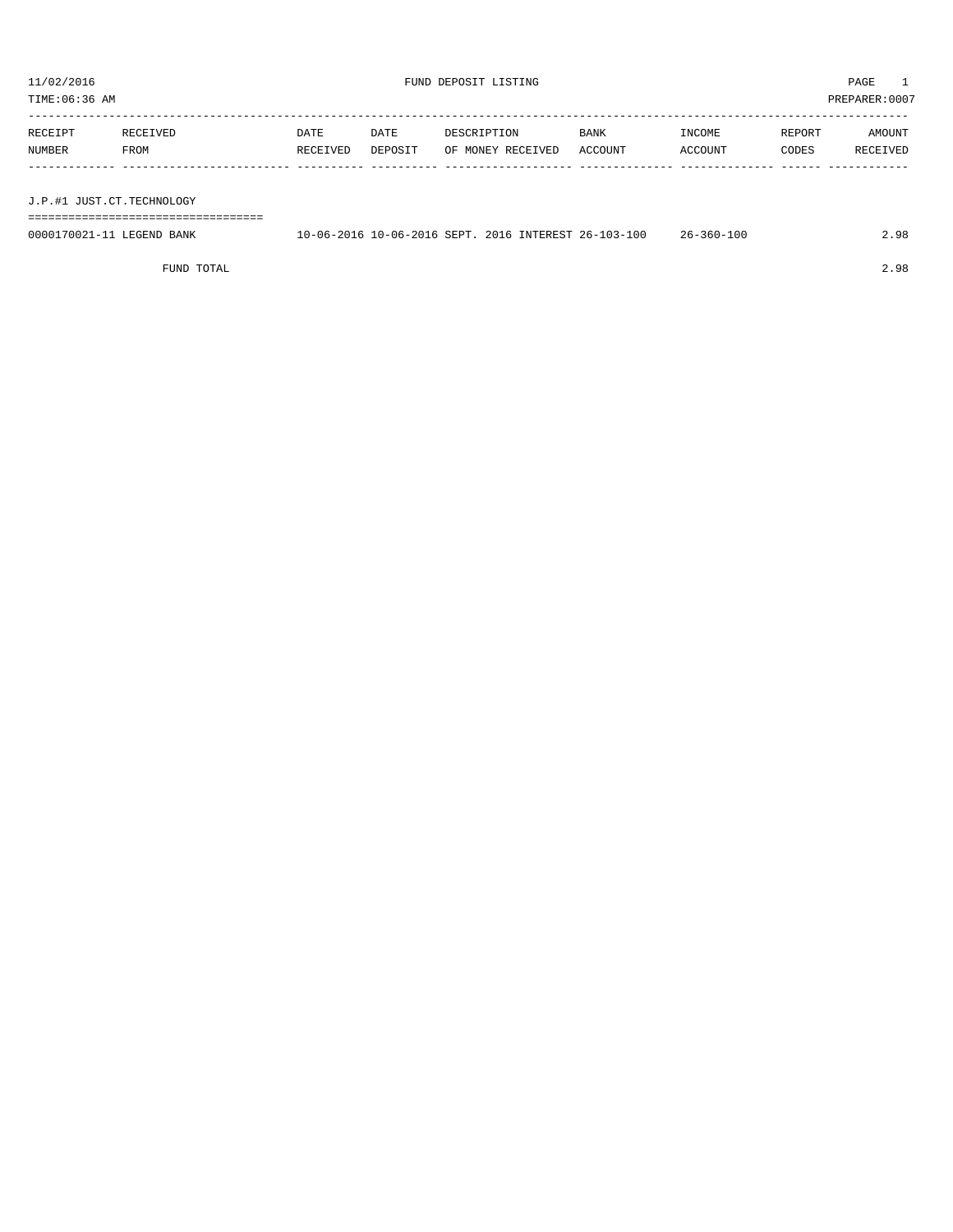| TIME:06:36 AM             |                  |                  |                 |                                  |                        |                   |                 | PREPARER:0007      |
|---------------------------|------------------|------------------|-----------------|----------------------------------|------------------------|-------------------|-----------------|--------------------|
| RECEIPT<br>NUMBER         | RECEIVED<br>FROM | DATE<br>RECEIVED | DATE<br>DEPOSIT | DESCRIPTION<br>OF MONEY RECEIVED | <b>BANK</b><br>ACCOUNT | INCOME<br>ACCOUNT | REPORT<br>CODES | AMOUNT<br>RECEIVED |
|                           |                  |                  |                 |                                  |                        |                   |                 |                    |
| J.P.#2 JUST.CT.TECHNOLOGY |                  |                  |                 |                                  |                        |                   |                 |                    |

===================================

| 0000170021-12 LEGEND BANK | 10-06-2016 10-06-2016 SEPT. 2016 INTEREST 27-103-100 |  |  | $27 - 360 - 100$ |  |
|---------------------------|------------------------------------------------------|--|--|------------------|--|
|                           |                                                      |  |  |                  |  |

FUND TOTAL  $0.63$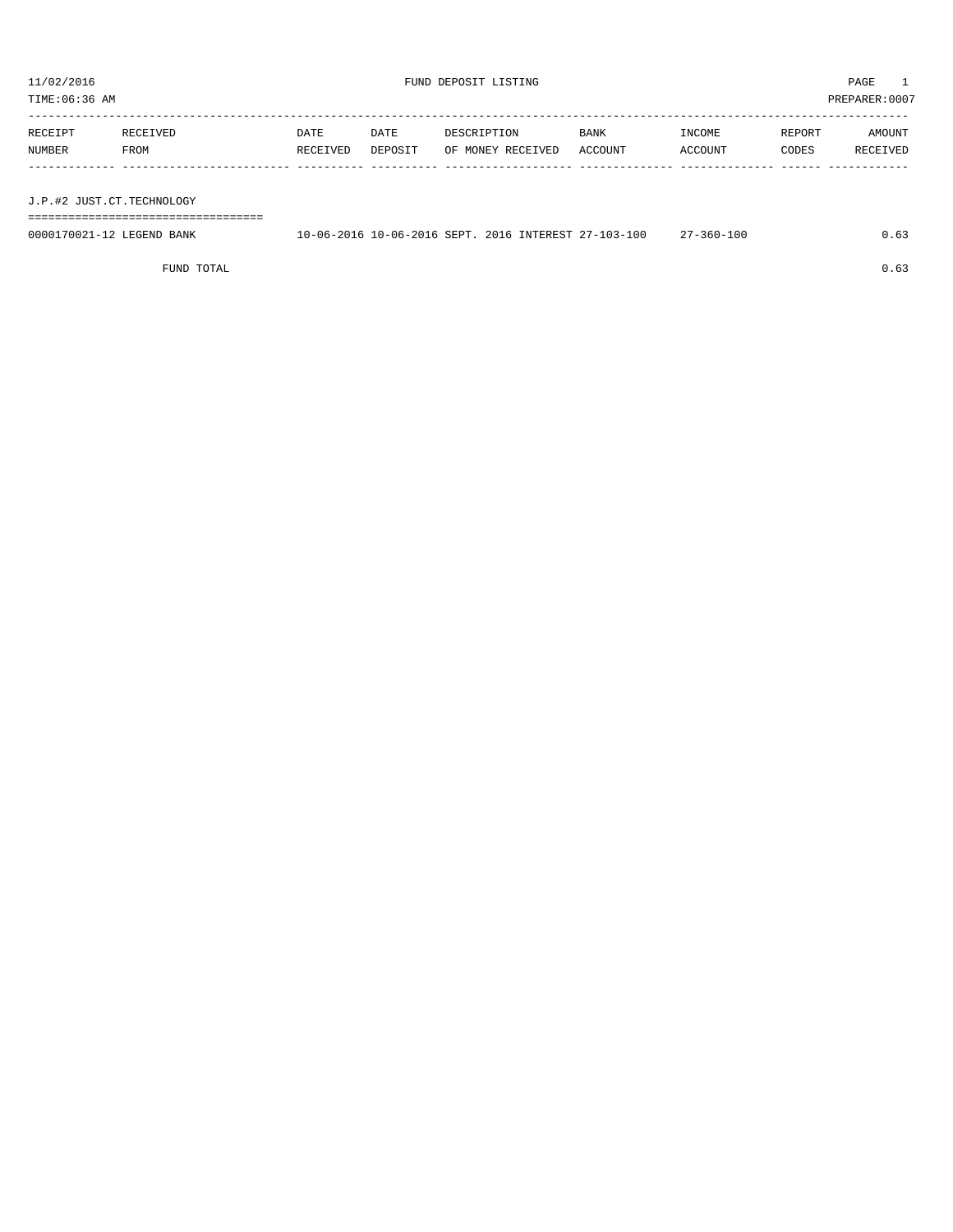TIME:06:36 AM PREPARER:0007 ----------------------------------------------------------------------------------------------------------------------------------- RECEIPT RECEIVED DATE DATE DESCRIPTION BANK INCOME REPORT AMOUNT NUMBER FROM RECEIVED DEPOSIT OF MONEY RECEIVED ACCOUNT ACCOUNT CODES RECEIVED ------------- ------------------------- ---------- ---------- ------------------- -------------- -------------- ------ ------------ J.P.#3 JUST.CT.TECHNOLOGY

===================================

| 0000170021-13 LEGEND BANK |  |  | 10-06-2016 10-06-2016 SEPT. 2016 INTEREST 28-103-100 | $28 - 360 - 100$ | 0.38 |
|---------------------------|--|--|------------------------------------------------------|------------------|------|
|                           |  |  |                                                      |                  |      |

FUND TOTAL  $0.38$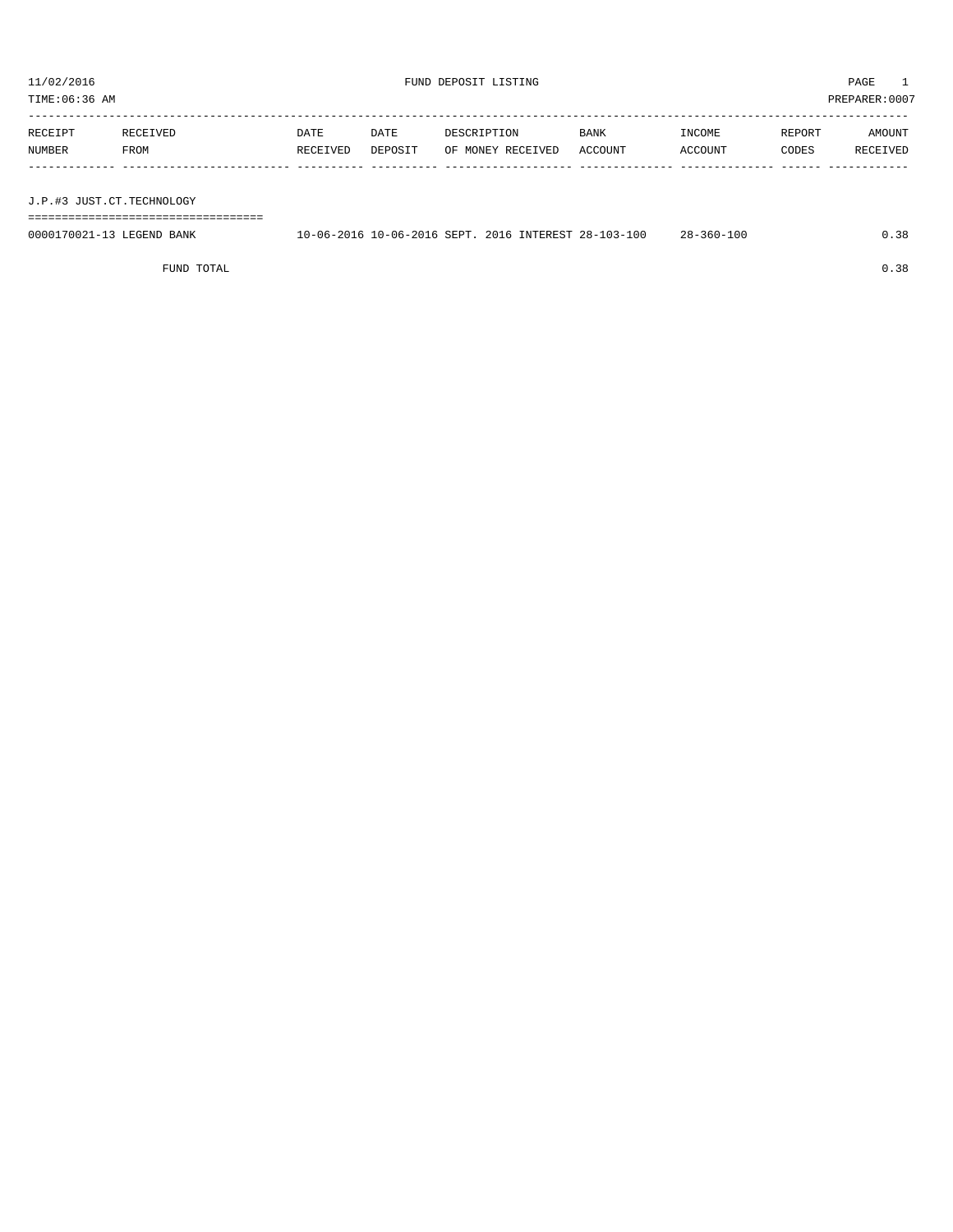TIME:06:36 AM PREPARER:0007

| RECEIPT | RECEIVED | DATE     | DATE    | DESCRIPTION       | <b>BANK</b> | INCOME  | REPORT | AMOUNT   |
|---------|----------|----------|---------|-------------------|-------------|---------|--------|----------|
| NUMBER  | FROM     | RECEIVED | DEPOSIT | OF MONEY RECEIVED | ACCOUNT     | ACCOUNT | CODES  | RECEIVED |
|         |          |          |         |                   |             |         |        |          |
|         |          |          |         |                   |             |         |        |          |

DISTRICT CT.RECORDS ARCHIVE

===================================

| 0000170021-14 LEGEND BANK | 10-06-2016 10-06-2016 SEPT, 2016 INTEREST 34-103-100 |  | 34-360-100 |  |
|---------------------------|------------------------------------------------------|--|------------|--|
|                           |                                                      |  |            |  |

FUND TOTAL  $1.14$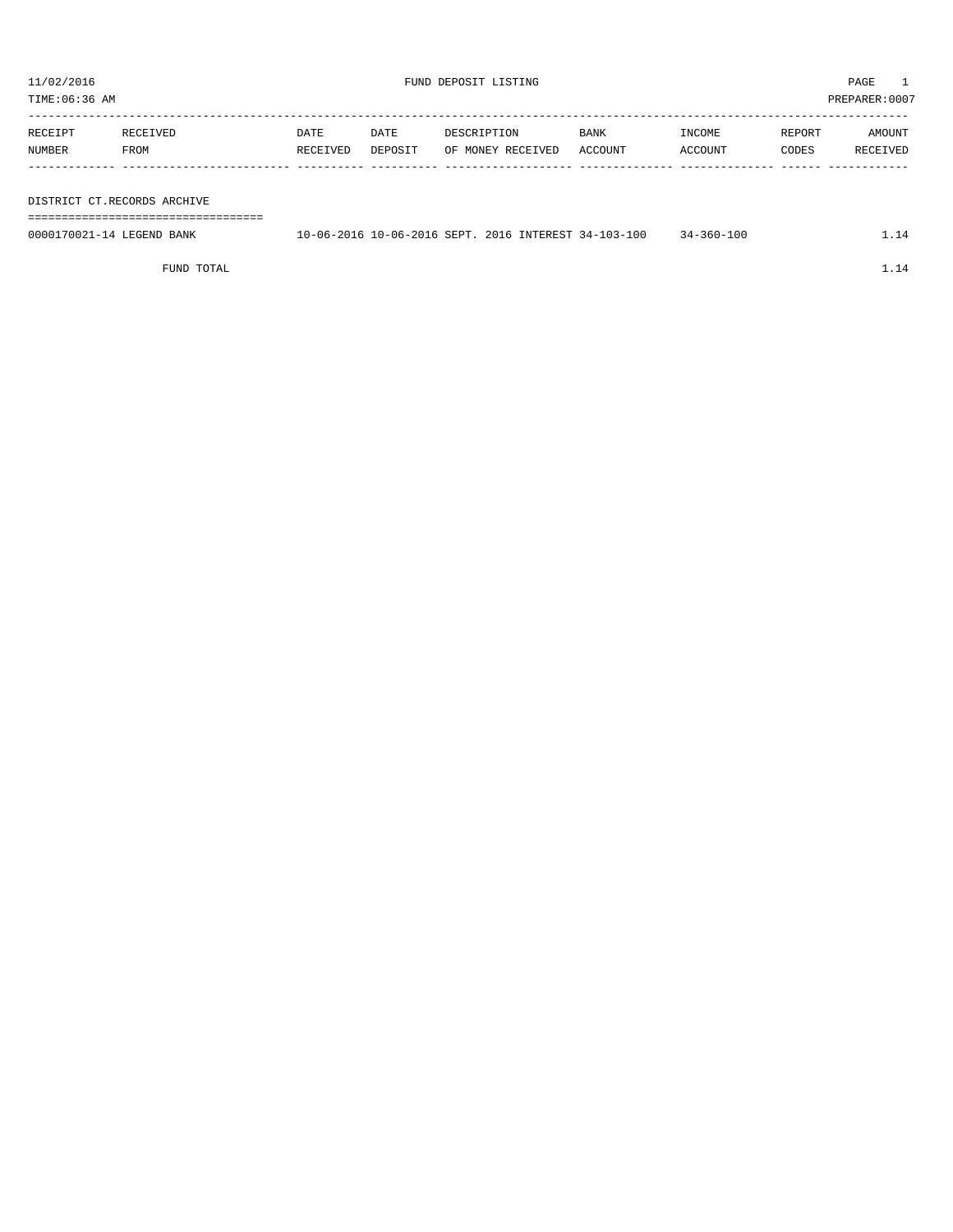TIME:06:36 AM PREPARER:0007 -----------------------------------------------------------------------------------------------------------------------------------

|        | the contract of the contract of the contract of the contract of the contract of | DATE                                                                                    | DATF           |                 | <b>BANK</b> | <b>NCOMF</b> | REPORT     | MOUNT  |
|--------|---------------------------------------------------------------------------------|-----------------------------------------------------------------------------------------|----------------|-----------------|-------------|--------------|------------|--------|
| NUMBER | TROM                                                                            | 'VET<br>the contract of the contract of the contract of the contract of the contract of | <b>DEPOSTT</b> | VET<br>MC<br>חר | ACCOUNT     | CCOUNT       | CODES<br>. | יהדל ד |
|        |                                                                                 |                                                                                         |                |                 |             |              |            |        |

#### LAW LIBRARY FUND

===================================

| 0000170021-15<br>$T$ $T$ $T$ $T$ $T$ $T$ $T$ $T$ $T$ $T$<br>LEGEND BANK | 10-06-2016 | $10 - 06 - 2016$ SEPT. | 2016 | INTEREST 35- | $35 - 103 - 100$ | $-360 - 100$ | $\alpha$ |
|-------------------------------------------------------------------------|------------|------------------------|------|--------------|------------------|--------------|----------|
|                                                                         |            |                        |      |              |                  |              |          |

FUND TOTAL 7.99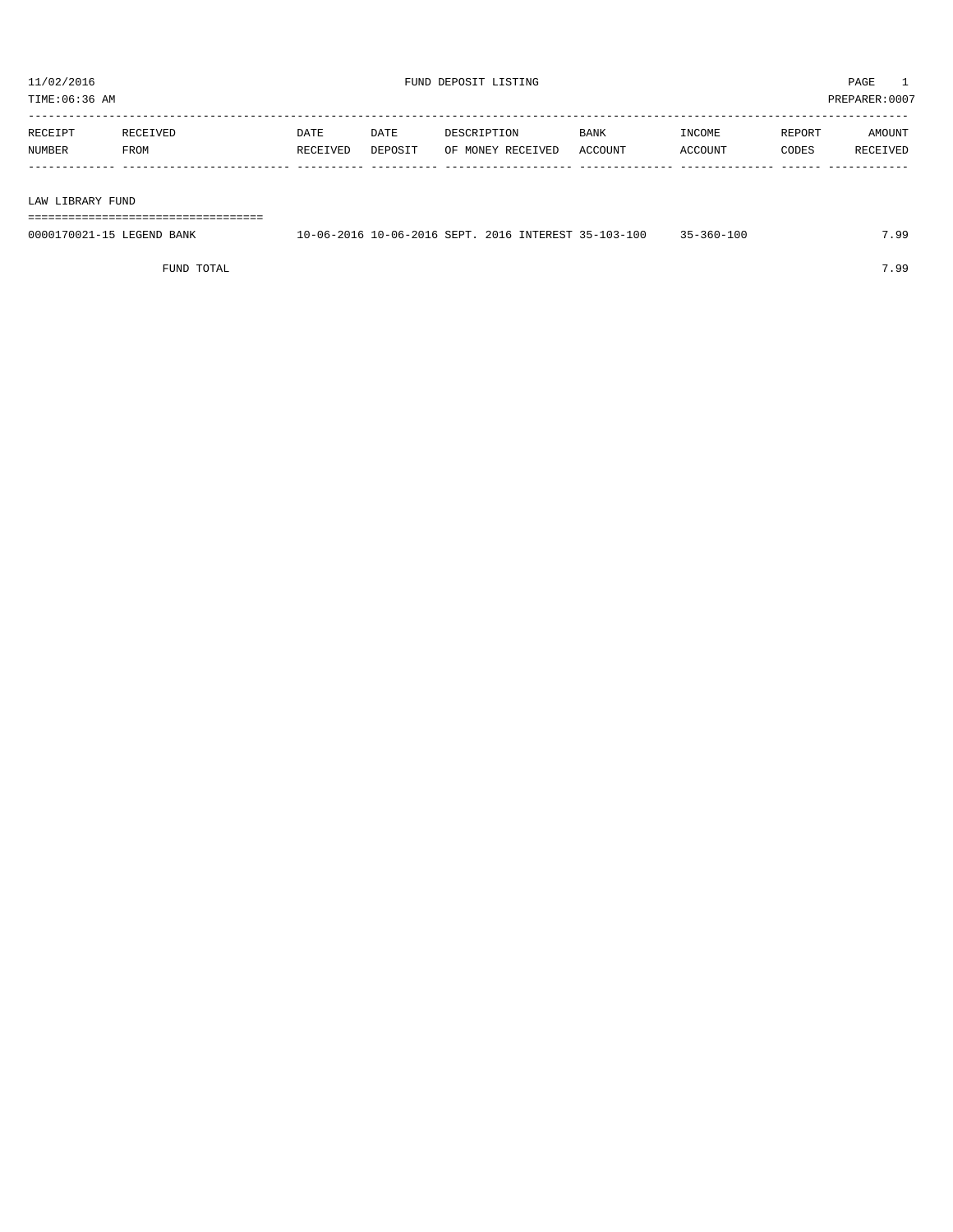11/02/2016 FUND DEPOSIT LISTING PAGE 1

| RECEIPT                             | RECEIVED | <b>DATE</b> | DATE    | DESCRIPTION       | BANK    | INCOME  | REPORT | <b>AMOUNT</b> |
|-------------------------------------|----------|-------------|---------|-------------------|---------|---------|--------|---------------|
| NUMBER                              | FROM     | RECEIVED    | DEPOSIT | OF MONEY RECEIVED | ACCOUNT | ACCOUNT | CODES  | RECEIVED      |
|                                     |          |             |         |                   |         |         |        |               |
| DDD 30001310 DI33D<br>$\sim$ $\sim$ |          |             |         |                   |         |         |        |               |

# D.A. FEE ACCOUNT FUND

| ===================================   |                                                      |                  |                  |        |
|---------------------------------------|------------------------------------------------------|------------------|------------------|--------|
| 0000170011-01 DISTRICT ATTORNEY TRUST | 10-03-2016 10-03-2016 CHECK FEES                     | $36 - 103 - 136$ | $36 - 340 - 475$ | 158.60 |
| 0000170021-22 LEGEND BANK             | 10-06-2016 10-06-2016 SEPT, 2016 INTEREST 36-103-136 |                  | $36 - 360 - 100$ | 0.02   |
| 0000170021-23 LEGEND BANK             | 10-06-2016 10-06-2016 SEPT, 2016 INTEREST 36-103-236 |                  | $36 - 360 - 236$ | 0.09   |
| 0000170055-01 FANNIN COUNTY CSCD      | 10-18-2016 10-18-2016 BLOOD DRAWS                    | $36 - 103 - 136$ | $36 - 370 - 130$ | 117.20 |
| 0000170093-01 COUNTY CLERK            | 10-31-2016 10-31-2016 BLOOD DRAWS                    | $36 - 103 - 136$ | $36 - 370 - 130$ | 40.00  |
| 0000170093-02 COUNTY CLERK            | 10-31-2016 10-31-2016 BLOOD DRAWS                    | $36 - 103 - 136$ | $36 - 370 - 130$ | 40.00  |
| 0000170093-03 COUNTY CLERK            | 10-31-2016 10-31-2016 BLOOD DRAWS                    | $36 - 103 - 136$ | $36 - 370 - 130$ | 80.00  |

FUND TOTAL 435.91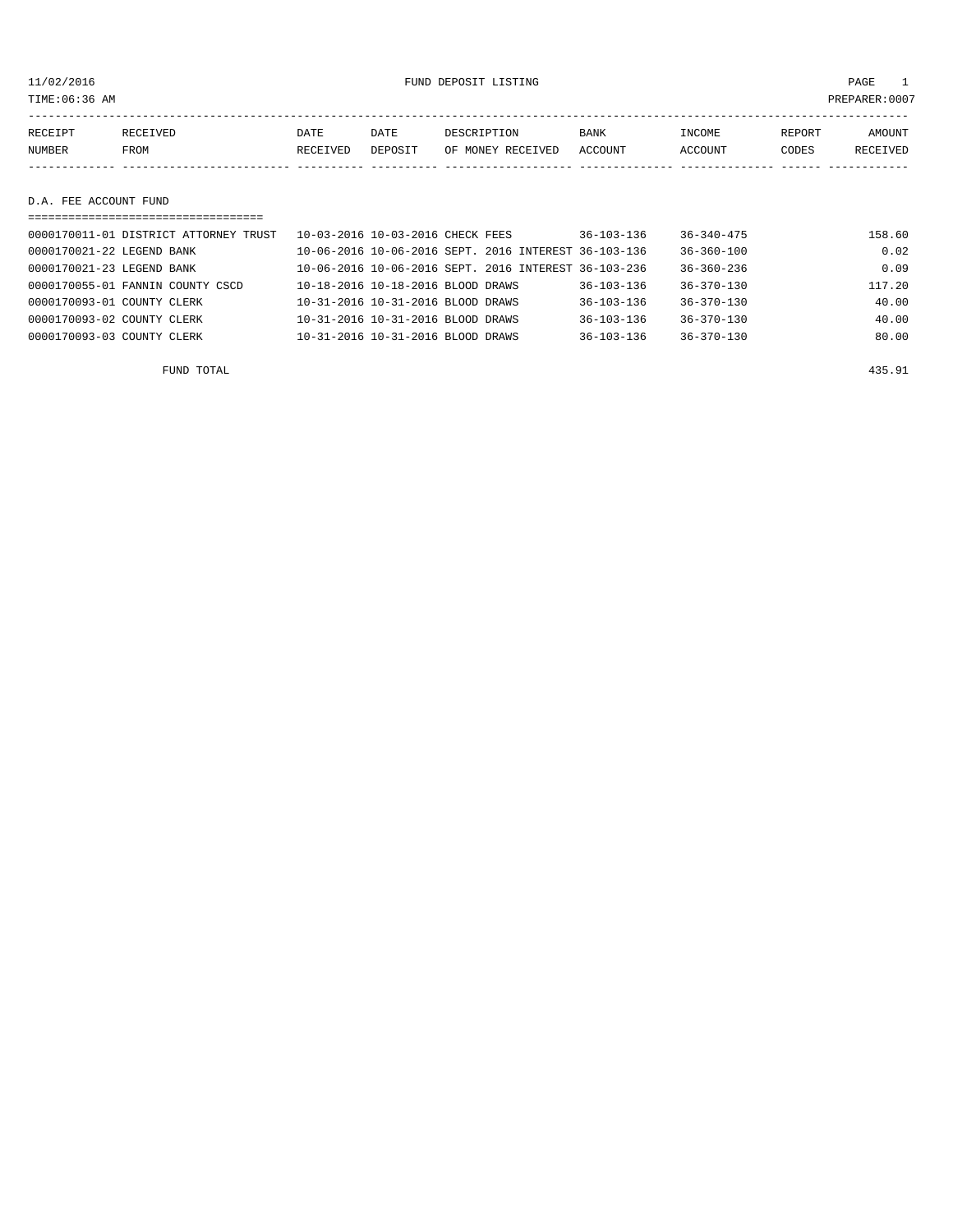TIME:06:36 AM PREPARER:0007 ----------------------------------------------------------------------------------------------------------------------------------- RECEIPT RECEIVED DATE DATE DESCRIPTION BANK INCOME REPORT AMOUNT NUMBER FROM RECEIVED DEPOSIT OF MONEY RECEIVED ACCOUNT ACCOUNT CODES RECEIVED ------------- ------------------------- ---------- ---------- ------------------- -------------- -------------- ------ ------------

#### CONTRABAND SEIZURE

===================================

| 0000170021-24 LEGEND BANK | 10-06-2016 10-06-2016 SEPT. |  | 2016 INTEREST 37-103-137 | -360-100 |  |
|---------------------------|-----------------------------|--|--------------------------|----------|--|
|                           |                             |  |                          |          |  |

FUND TOTAL 0.07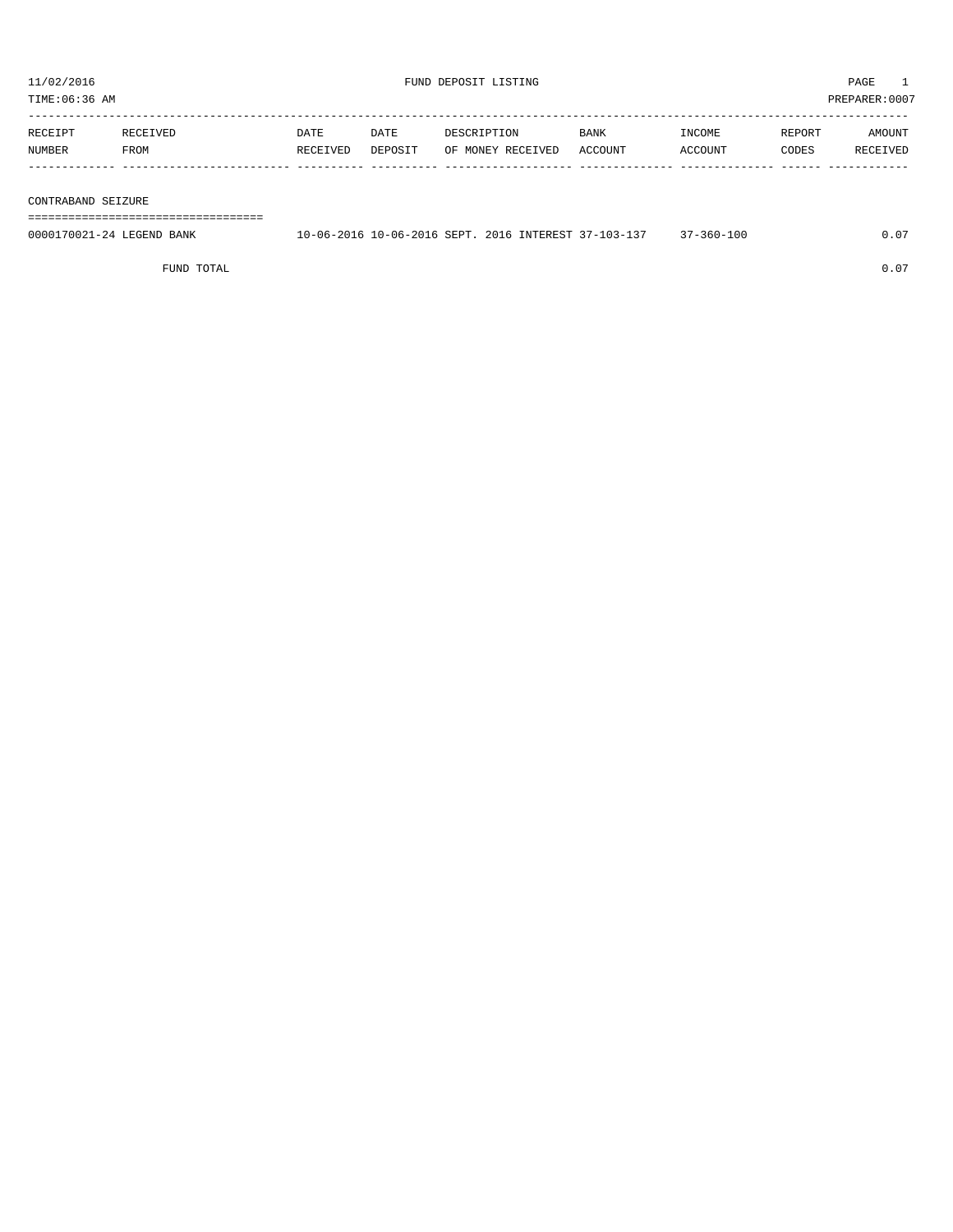TIME:06:36 AM PREPARER:0007

| RECEIPT | RECEIVED | DATE     | DATE    | DESCRIPTION       | <b>BANK</b> | INCOME         | REPORT | AMOUNT   |
|---------|----------|----------|---------|-------------------|-------------|----------------|--------|----------|
| NUMBER  | FROM     | RECEIVED | DEPOSIT | OF MONEY RECEIVED | ACCOUNT     | <b>ACCOUNT</b> | CODES  | RECEIVED |
|         |          |          |         |                   |             |                |        |          |

#### IHC CO-OP GIN

| ------------------        |                                                      |  |                  |      |
|---------------------------|------------------------------------------------------|--|------------------|------|
| 0000170006-06 TEXPOOL     | 10-03-2016 10-03-2016 SEPT, 2016 INTEREST 38-103-175 |  | $38 - 360 - 100$ | 5.73 |
| 0000170021-16 LEGEND BANK | 10-06-2016 10-06-2016 SEPT, 2016 INTEREST 38-103-100 |  | $38 - 360 - 100$ | 0.02 |

FUND TOTAL 5.75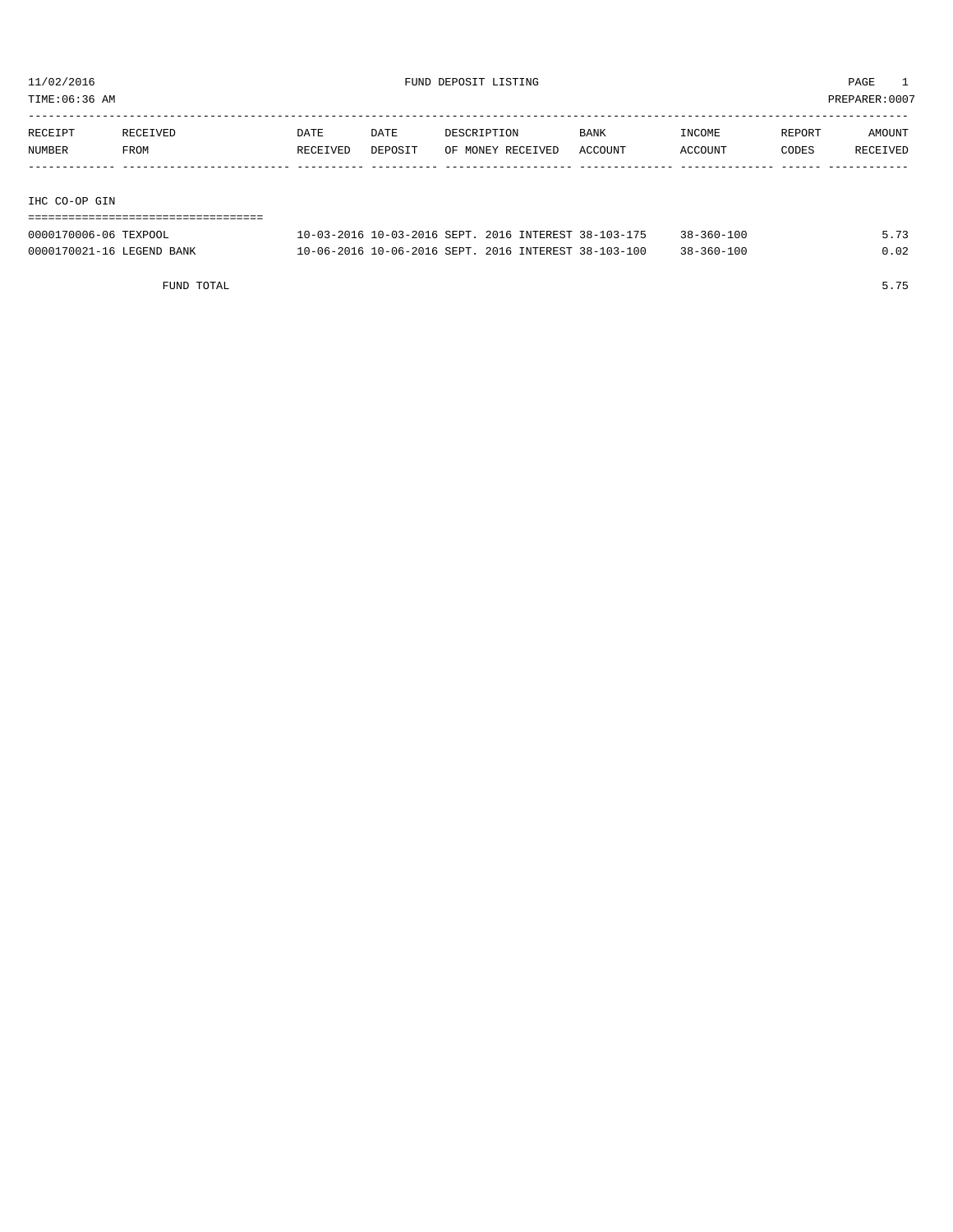TIME:06:36 AM PREPARER:0007

| RECEIPT         | RECEIVED | <b>DATE</b> | DATE    | DESCRIPTION       | <b>BANK</b> | INCOME  | REPORT | AMOUNT   |
|-----------------|----------|-------------|---------|-------------------|-------------|---------|--------|----------|
| NUMBER          | FROM     | RECEIVED    | DEPOSIT | OF MONEY RECEIVED | ACCOUNT     | ACCOUNT | CODES  | RECEIVED |
|                 |          |             |         |                   |             |         |        |          |
|                 |          |             |         |                   |             |         |        |          |
| IHC B.R. COOPER |          |             |         |                   |             |         |        |          |

| ----------------------    |                                                      |                  |      |
|---------------------------|------------------------------------------------------|------------------|------|
| 0000170006-07 TEXPOOL     | 10-03-2016 10-03-2016 SEPT. 2016 INTEREST 39-103-175 | 39-360-100       | -83  |
| 0000170021-17 LEGEND BANK | 10-06-2016 10-06-2016 SEPT. 2016 INTEREST 39-103-100 | $39 - 360 - 100$ | 0.68 |

FUND TOTAL 2.51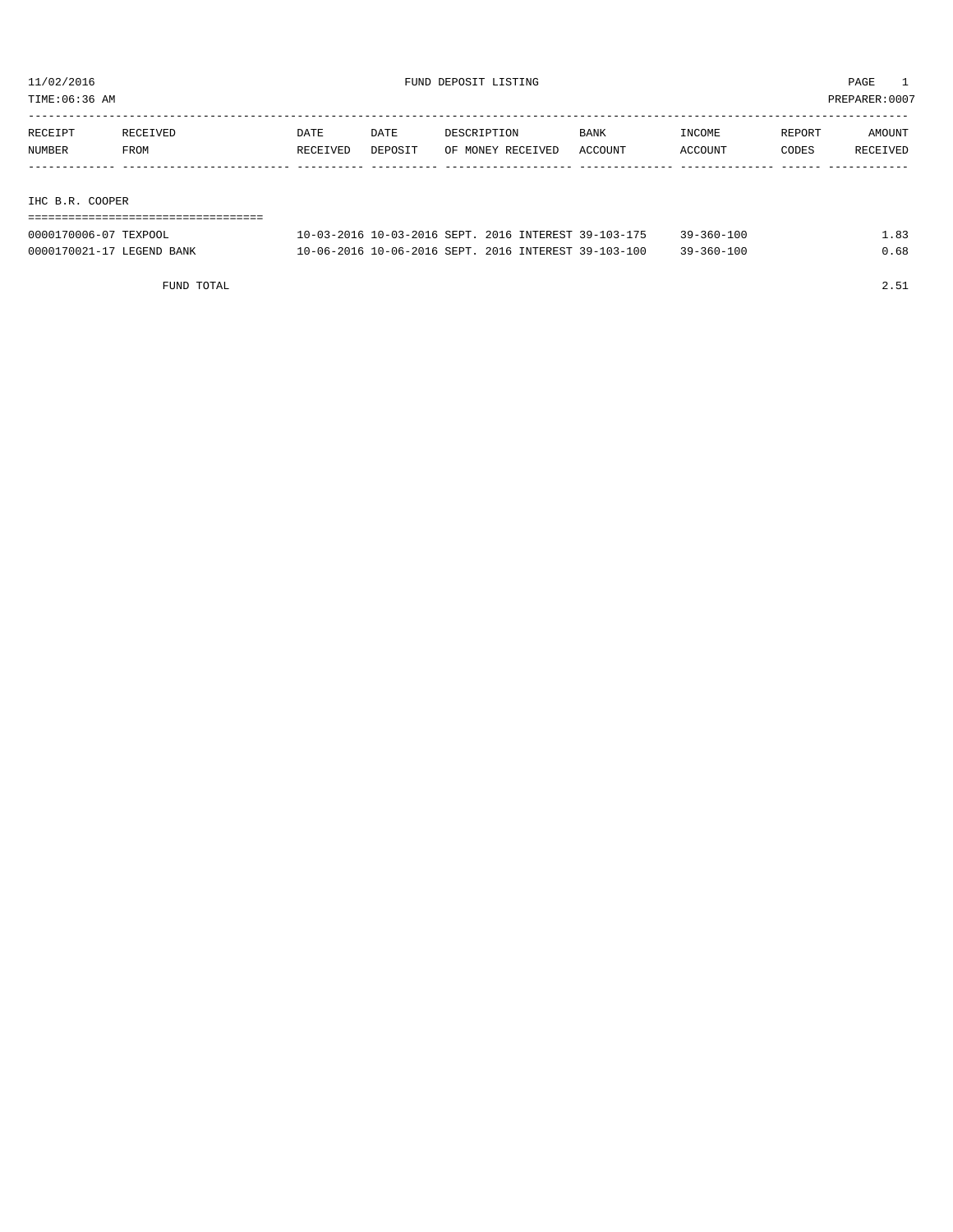| TIME:06:36 AM |          |          |         |                   |             |         |        |          |  |
|---------------|----------|----------|---------|-------------------|-------------|---------|--------|----------|--|
|               |          |          |         |                   |             |         |        |          |  |
| RECEIPT       | RECEIVED | DATE     | DATE    | DESCRIPTION       | <b>BANK</b> | INCOME  | REPORT | AMOUNT   |  |
| NUMBER        | FROM     | RECEIVED | DEPOSIT | OF MONEY RECEIVED | ACCOUNT     | ACCOUNT | CODES  | RECEIVED |  |
|               |          |          |         |                   |             |         |        |          |  |
|               |          |          |         |                   |             |         |        |          |  |

#### CHAPTER 19 FUNDS

===================================

| 0000170019-01 SECRETARY OF STATE | 10-06-2016 10-06-2016 CHPT. 19 AMG PRINTI 45-103-100 | $45 - 330 - 403$ | 350.00 |
|----------------------------------|------------------------------------------------------|------------------|--------|
|                                  |                                                      |                  |        |

FUND TOTAL 350.00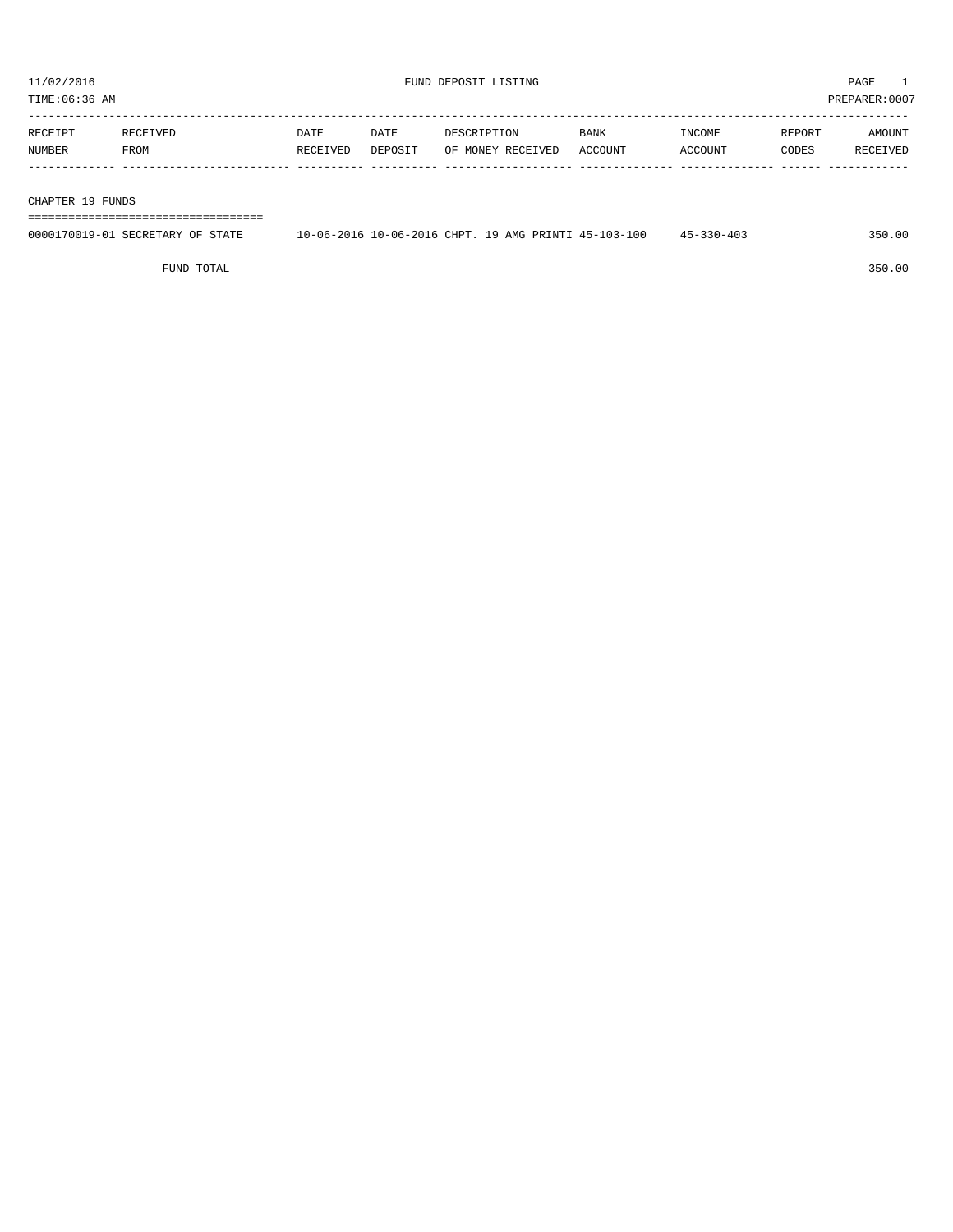TIME:06:36 AM PREPARER:0007

| RECEIPT | RECEIVED | DATE            | DATE    | DESCRIPTION       | <b>BANK</b>    | INCOME         | REPORT | AMOUNT   |
|---------|----------|-----------------|---------|-------------------|----------------|----------------|--------|----------|
| NUMBER  | FROM     | <b>RECEIVED</b> | DEPOSIT | OF MONEY RECEIVED | <b>ACCOUNT</b> | <b>ACCOUNT</b> | CODES  | RECEIVED |
|         |          |                 |         |                   |                |                |        |          |

#### ELECTION EQUIPMENT FUND

===================================

| 0000170012-03 CITY OF TRENTON | 10-04-2016 MAY 7<br>$10 - 04 - 20$<br>$\cdot$ In | 2016 EARLY & 48-103-100 | -340-484<br>$40 -$ | 700.00 |
|-------------------------------|--------------------------------------------------|-------------------------|--------------------|--------|
|                               |                                                  |                         |                    |        |

FUND TOTAL 700.00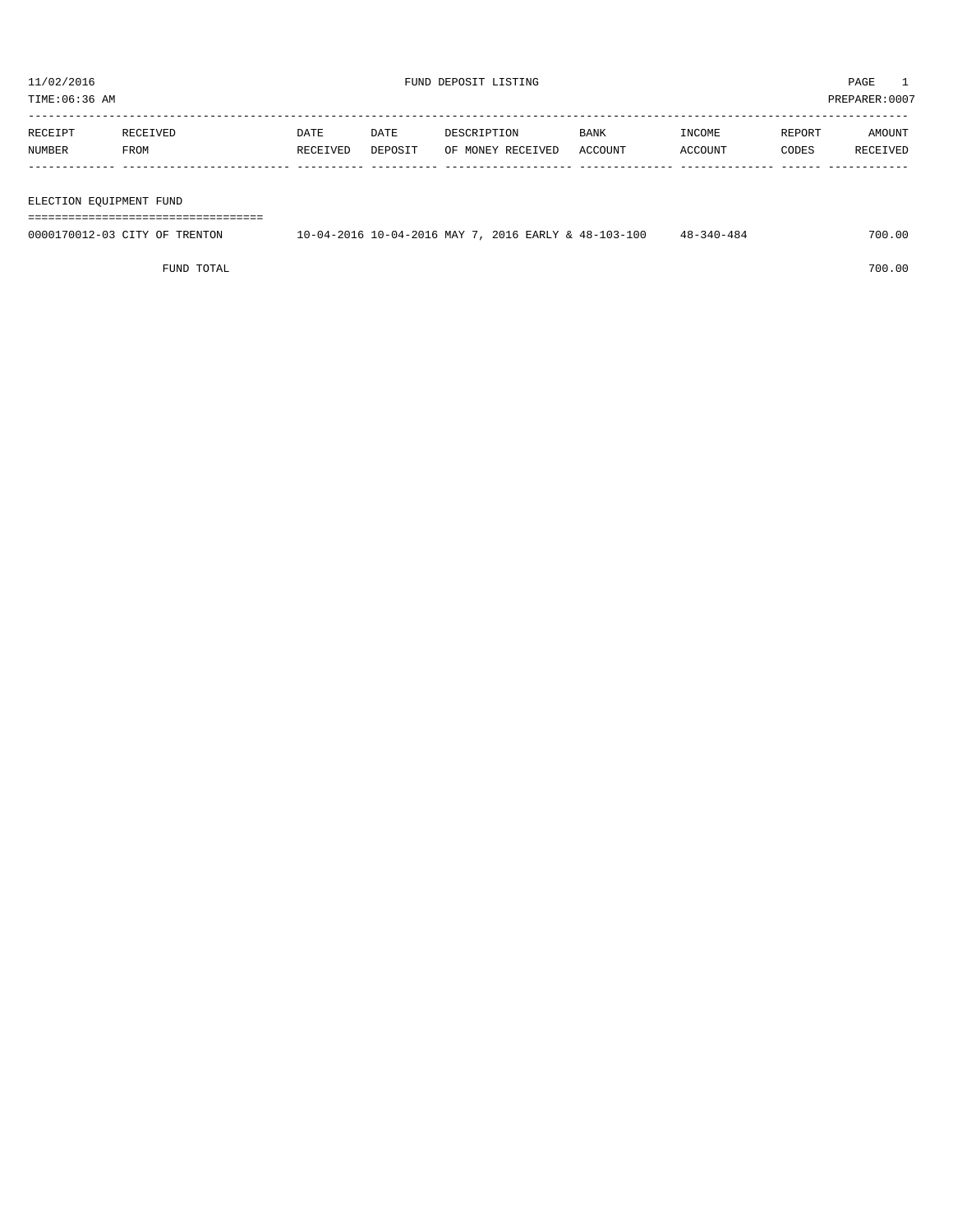TIME:06:36 AM PREPARER:0007

| RECEIPT | RECEIVED | DATE     | DATE    | DESCRIPTION       | BANK    | INCOME  | REPORT | AMOUNT   |
|---------|----------|----------|---------|-------------------|---------|---------|--------|----------|
| NUMBER  | FROM     | RECEIVED | DEPOSIT | OF MONEY RECEIVED | ACCOUNT | ACCOUNT | CODES  | RECEIVED |
|         |          |          |         |                   |         |         |        |          |
|         |          |          |         |                   |         |         |        |          |

CO.CLK.COURT RECORDS PRESERVATION

===================================

| 0000170021-18<br>LEGEND BANK | 10-06-2016 | 10-06-2016 SEPT. |  | $. 2016$ INTEREST 52 | 100<br>$52 - 103 - 1$ | -100<br>$.2 - 360 - 7$ |  |
|------------------------------|------------|------------------|--|----------------------|-----------------------|------------------------|--|
|                              |            |                  |  |                      |                       |                        |  |

FUND TOTAL 2.11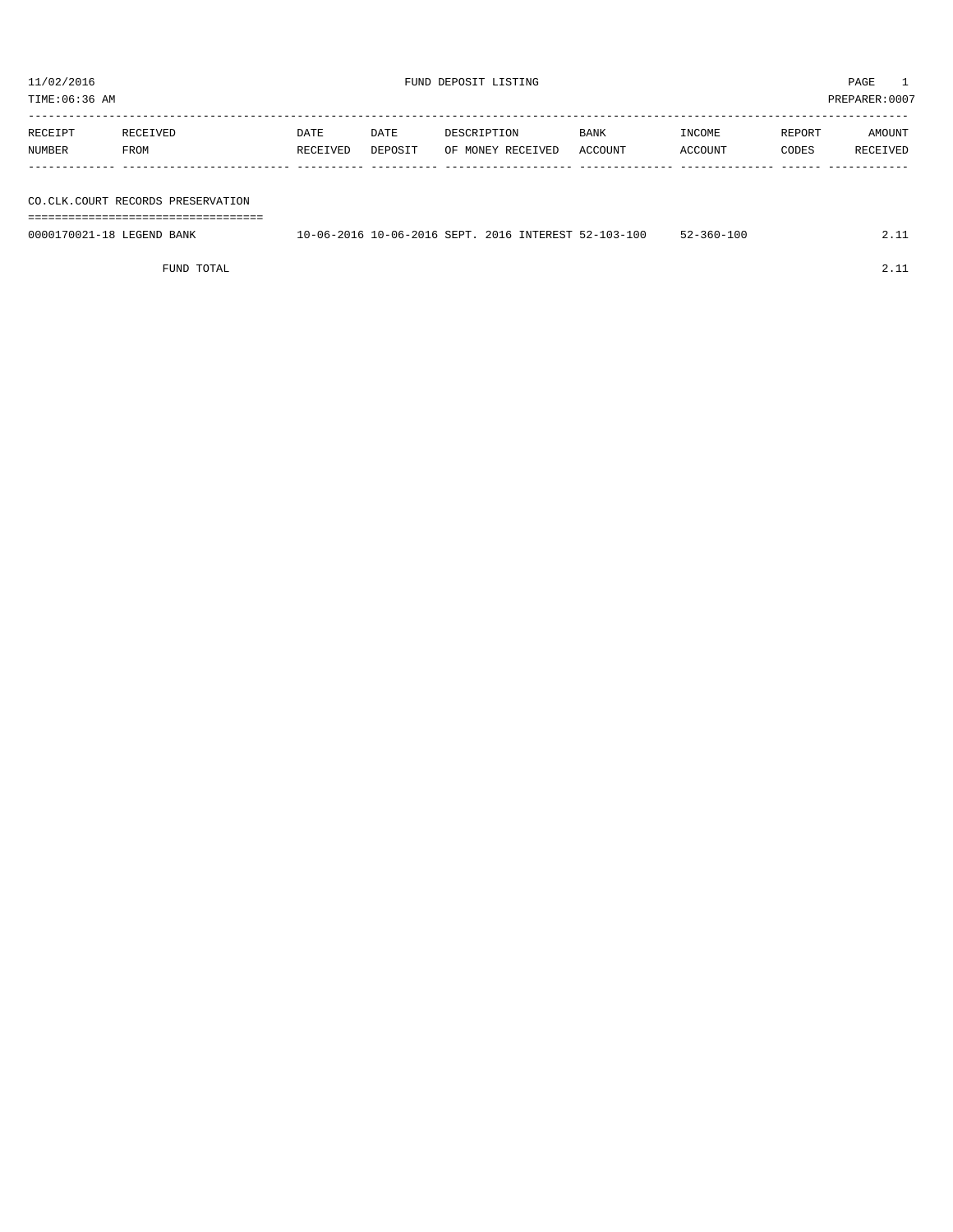TIME:06:36 AM PREPARER:0007

| RECEIPT | RECEIVED | DATE     | DATE    | DESCRIPTION       | <b>BANK</b> | INCOME  | REPORT | AMOUNT   |
|---------|----------|----------|---------|-------------------|-------------|---------|--------|----------|
| NUMBER  | FROM     | RECEIVED | DEPOSIT | OF MONEY RECEIVED | ACCOUNT     | ACCOUNT | CODES  | RECEIVED |
|         |          |          |         |                   |             |         |        |          |
|         |          |          |         |                   |             |         |        |          |

F.C. LAW ENFORCEMENT EDUCATION

===================================

| 0000170021-25<br>BANK<br>. FIGERIND | $0 - 06 -$<br>$\cdot$ . In | 10-06-2016 SEPT. | 2016 | INTEREST 55- | $-$ | 100<br>360- |  |
|-------------------------------------|----------------------------|------------------|------|--------------|-----|-------------|--|
|                                     |                            |                  |      |              |     |             |  |

FUND TOTAL 0.02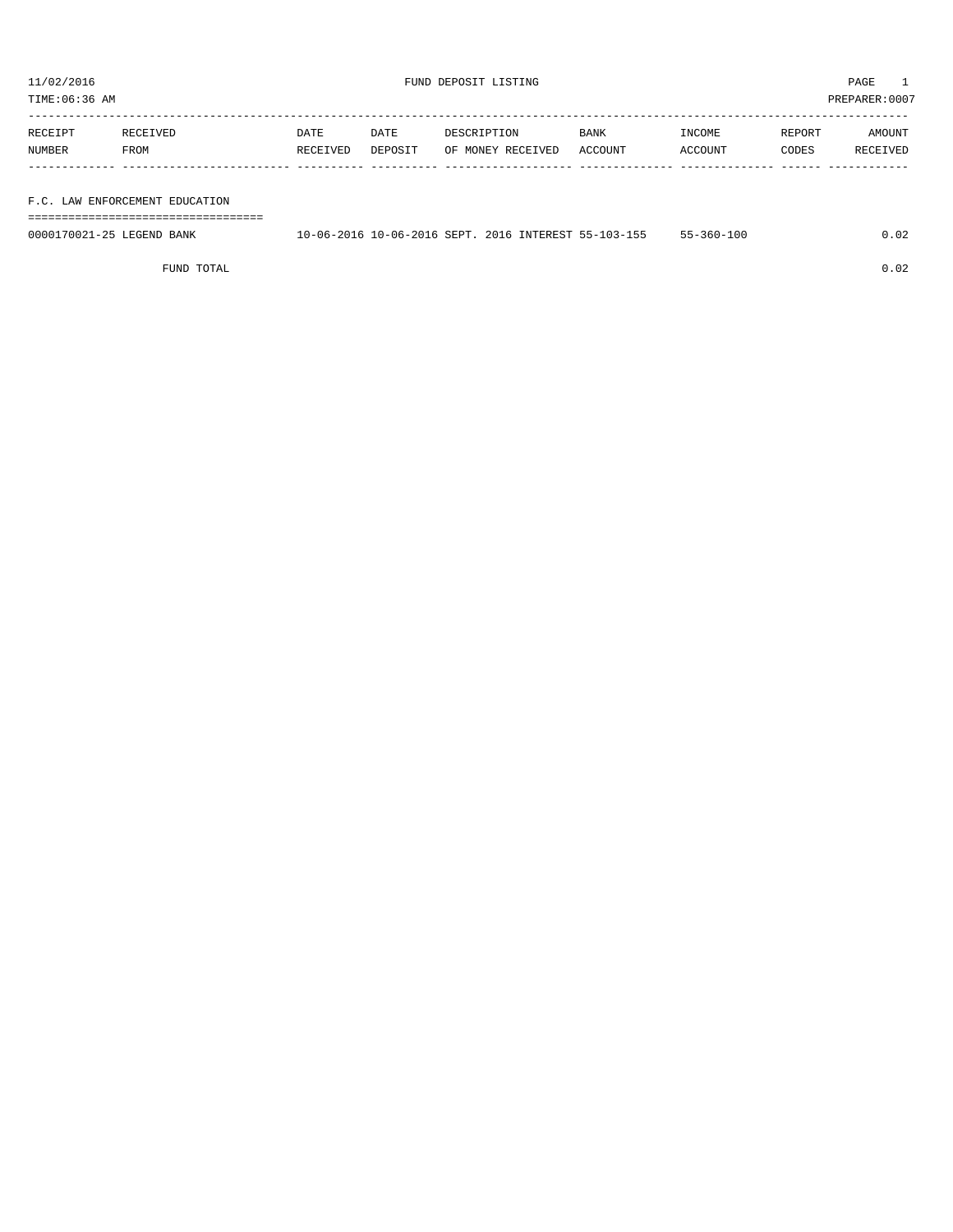TIME:06:36 AM PREPARER:0007

| RECEIPT | RECEIVED | DATE     | DATE    | DESCRIPTION       | <b>BANK</b> | INCOME  | REPORT | AMOUNT   |
|---------|----------|----------|---------|-------------------|-------------|---------|--------|----------|
| NUMBER  | FROM     | RECEIVED | DEPOSIT | OF MONEY RECEIVED | ACCOUNT     | ACCOUNT | CODES  | RECEIVED |
|         |          |          |         |                   |             |         |        |          |
|         |          |          |         |                   |             |         |        |          |

## F C SHERIFF FORFEITURE

===================================

| 0000170021-26 LEGEND BANK |  |  | 10-06-2016 10-06-2016 SEPT. 2016 INTEREST 56-103-156 | $56 - 360 - 100$ | 1.26 |
|---------------------------|--|--|------------------------------------------------------|------------------|------|
|                           |  |  |                                                      |                  |      |

FUND TOTAL 0.26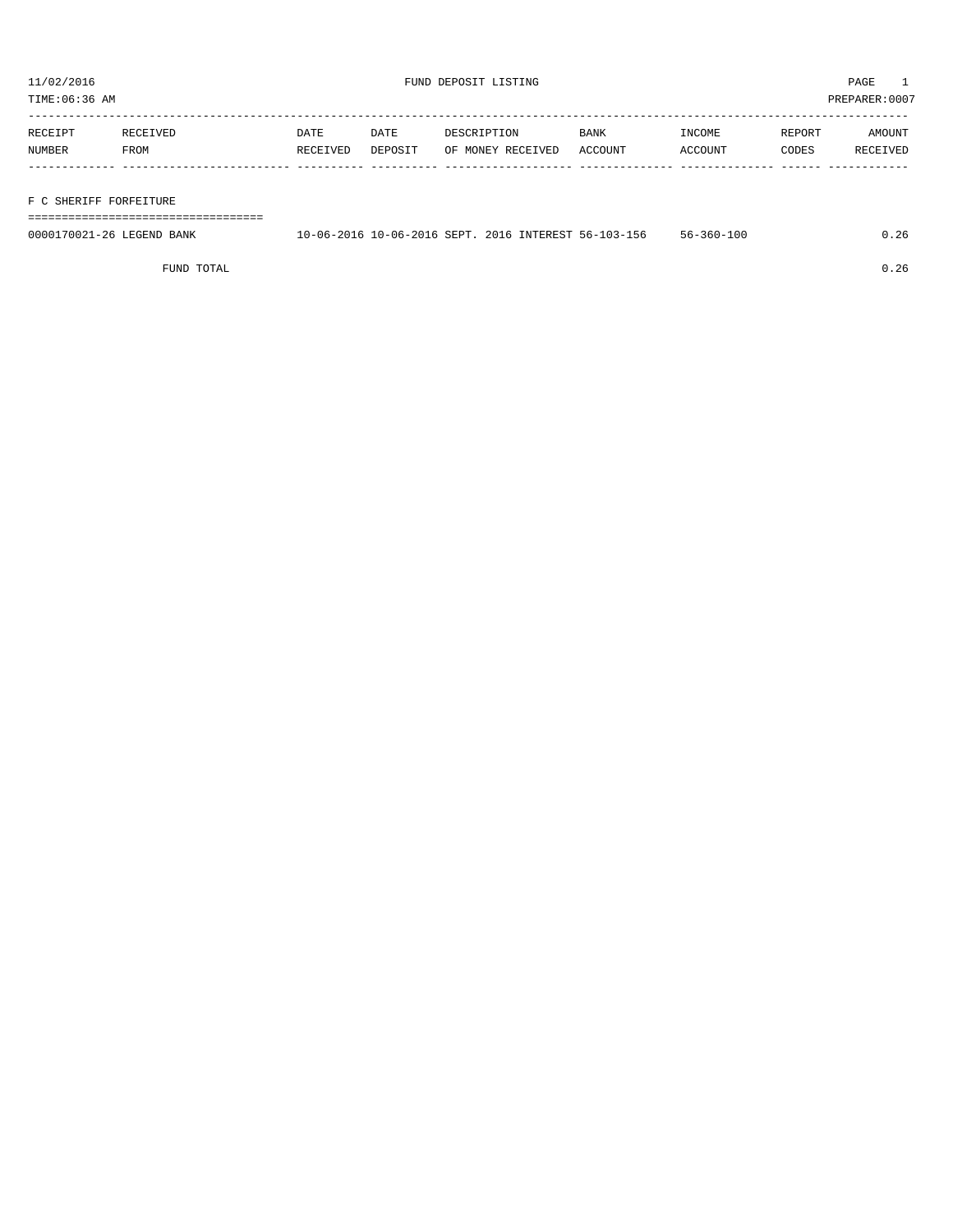TIME:06:36 AM PREPARER:0007 -----------------------------------------------------------------------------------------------------------------------------------

| アムレ           |             | DATE           | DATE    |                       | <b>BANK</b>  |        | REPORT | <b>IOTINI</b> |
|---------------|-------------|----------------|---------|-----------------------|--------------|--------|--------|---------------|
| <b>NUMBER</b> | <b>FROM</b> | <b>DECEIVE</b> | ידפ∩סקר | <b>RECEIVED</b><br>ገF | <b>TOUNT</b> | CCOUNT | CODES  |               |
|               |             |                |         |                       |              |        |        |               |

DRUG COURT PROGRAM

===================================

| 0000170021-19 LEGEND BANK | 10-06-2016 10-06-2016 SEPT, 2016 INTEREST 59-103-100 |  | -360-100<br>59- |  |
|---------------------------|------------------------------------------------------|--|-----------------|--|
|                           |                                                      |  |                 |  |

FUND TOTAL 1.93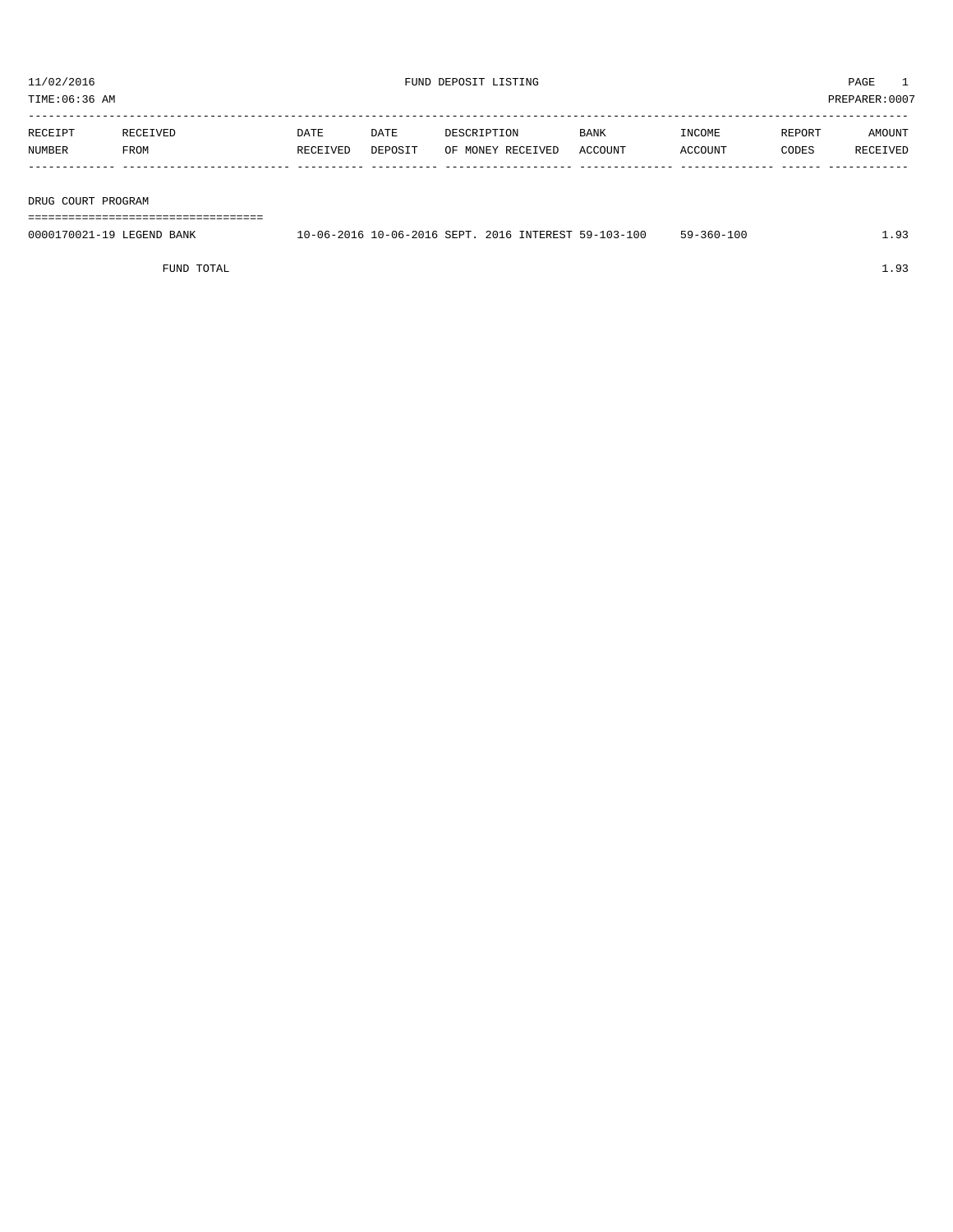TIME:06:36 AM PREPARER:0007

| RECEIPT           | RECEIVED | DATE     | DATE    | DESCRIPTION       | <b>BANK</b> | INCOME  | REPORT | AMOUNT   |
|-------------------|----------|----------|---------|-------------------|-------------|---------|--------|----------|
| NUMBER            | FROM     | RECEIVED | DEPOSIT | OF MONEY RECEIVED | ACCOUNT     | ACCOUNT | CODES  | RECEIVED |
|                   |          |          |         |                   |             |         |        |          |
|                   |          |          |         |                   |             |         |        |          |
| RIGHT OF WAY FUND |          |          |         |                   |             |         |        |          |

| 0000170006-08 TEXPOOL     | 10-03-2016 10-03-2016 SEPT. 2016 INTEREST 70-103-175 | $70 - 360 - 100$ | 41.28 |
|---------------------------|------------------------------------------------------|------------------|-------|
| 0000170021-20 LEGEND BANK | 10-06-2016 10-06-2016 SEPT. 2016 INTEREST 70-103-100 | 70-360-100       | 1.04  |

FUND TOTAL 42.32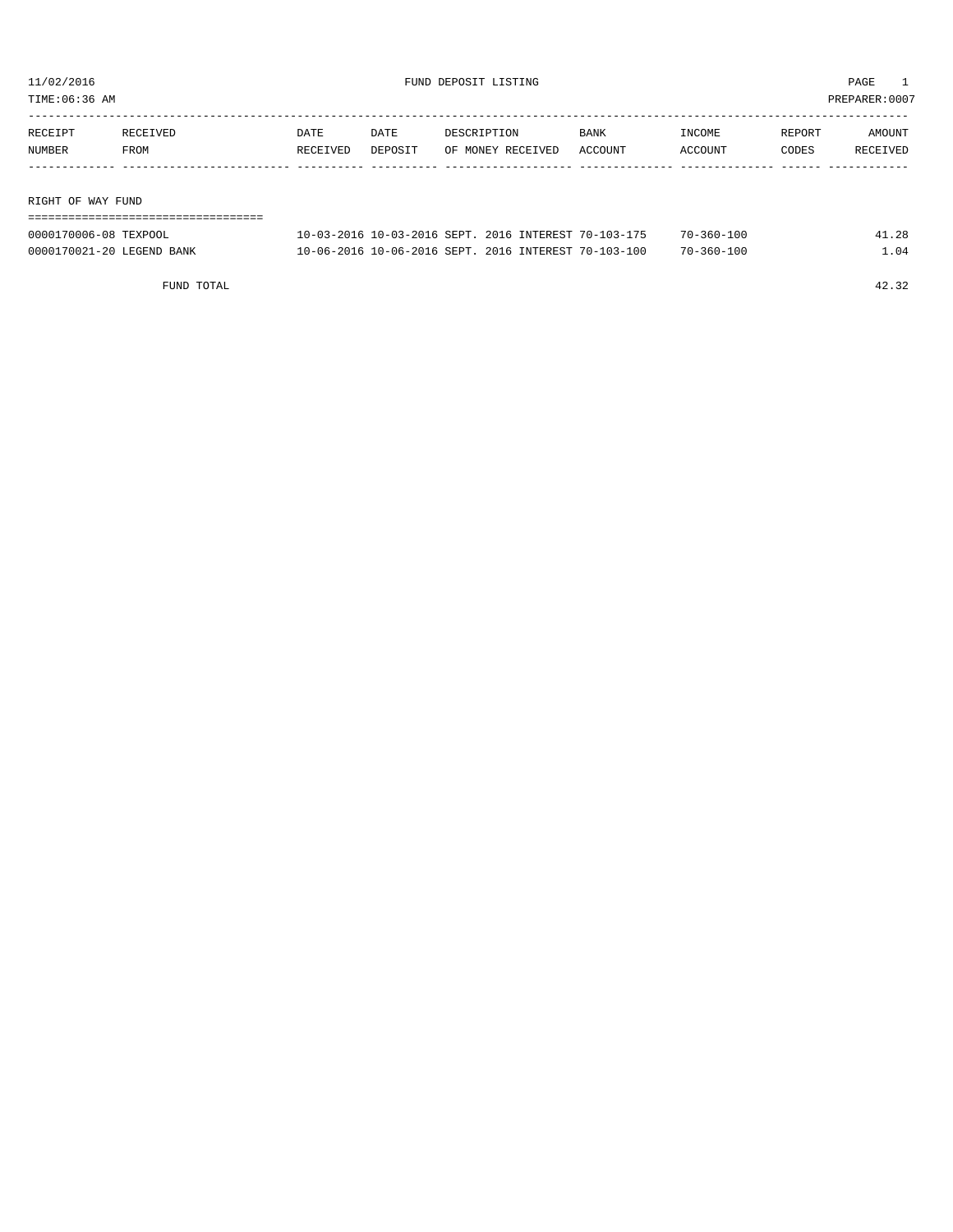11/02/2016 FUND DEPOSIT LISTING PAGE 1

| RECEIPT | <b>RECEIVED</b> | DATE     | DATE    | DESCRIPTION       | <b>BANK</b> | INCOME  | <b>REPORT</b> | AMOUNT          |
|---------|-----------------|----------|---------|-------------------|-------------|---------|---------------|-----------------|
| NUMBER  | FROM            | RECEIVED | DEPOSIT | OF MONEY RECEIVED | ACCOUNT     | ACCOUNT | CODES         | <b>RECEIVED</b> |
|         |                 |          |         |                   |             |         |               |                 |

JUVENILE PROBATION

===================================

| 0000170014-01 JUVENILE PROBATION |  |                                                      |  | 10-04-2016 10-04-2016 PID-2131 ATTORNEY F 87-103-187 |            | 87-340-577       | 100.00 |
|----------------------------------|--|------------------------------------------------------|--|------------------------------------------------------|------------|------------------|--------|
| 0000170015-01 JUVENILE PROBATION |  | 10-04-2016 10-04-2016 PID-2138 COURT COST 87-103-187 |  |                                                      |            | $87 - 340 - 577$ | 20.00  |
| 0000170015-02 JUVENILE PROBATION |  | 10-04-2016 10-04-2016 PID-2138 PROBATION             |  |                                                      | 87-103-187 | 87-340-575       | 10.00  |
| 0000170023-01 JUVENILE PROBATION |  | 10-07-2016 10-07-2016 PID-2065 PROBATION             |  |                                                      | 87-103-187 | $87 - 340 - 575$ | 40.00  |
| 0000170024-01 JUVENILE PROBATION |  | 10-07-2016 10-07-2016 PID-2121 PROBATION             |  |                                                      | 87-103-187 | $87 - 340 - 575$ | 20.00  |
| 0000170025-01 JUVENILE PROBATION |  | 10-07-2016 10-07-2016 PID-2154 RESTITUTIO 87-103-187 |  |                                                      |            | $87 - 340 - 576$ | 20.00  |
| 0000170065-01 JUVENILE PROBATION |  | 10-21-2016 10-21-2016 PID-2163 RESTITUTIO 87-103-187 |  |                                                      |            | $87 - 340 - 576$ | 15.00  |
| 0000170084-01 JUVENILE PROBATION |  | 10-28-2016 10-28-2016 PID-2134 RESTITUTIO 87-103-187 |  |                                                      |            | $87 - 340 - 576$ | 60.00  |
| 0000170085-01 JUVENILE PROBATION |  | 10-28-2016 10-28-2016 PID-2132 PROBATION             |  |                                                      | 87-103-187 | $87 - 340 - 575$ | 20.00  |
| 0000170086-01 JUVENILE PROBATION |  | 10-28-2016 10-28-2016 PID-2165- DEFERRED             |  |                                                      | 87-103-187 | $87 - 340 - 575$ | 15.00  |
| 0000170086-02 JUVENILE PROBATION |  | 10-28-2016 10-28-2016 PID-2165- JOINT RES 87-103-187 |  |                                                      |            | $87 - 340 - 576$ | 250.00 |
|                                  |  |                                                      |  |                                                      |            |                  |        |

FUND TOTAL 570.00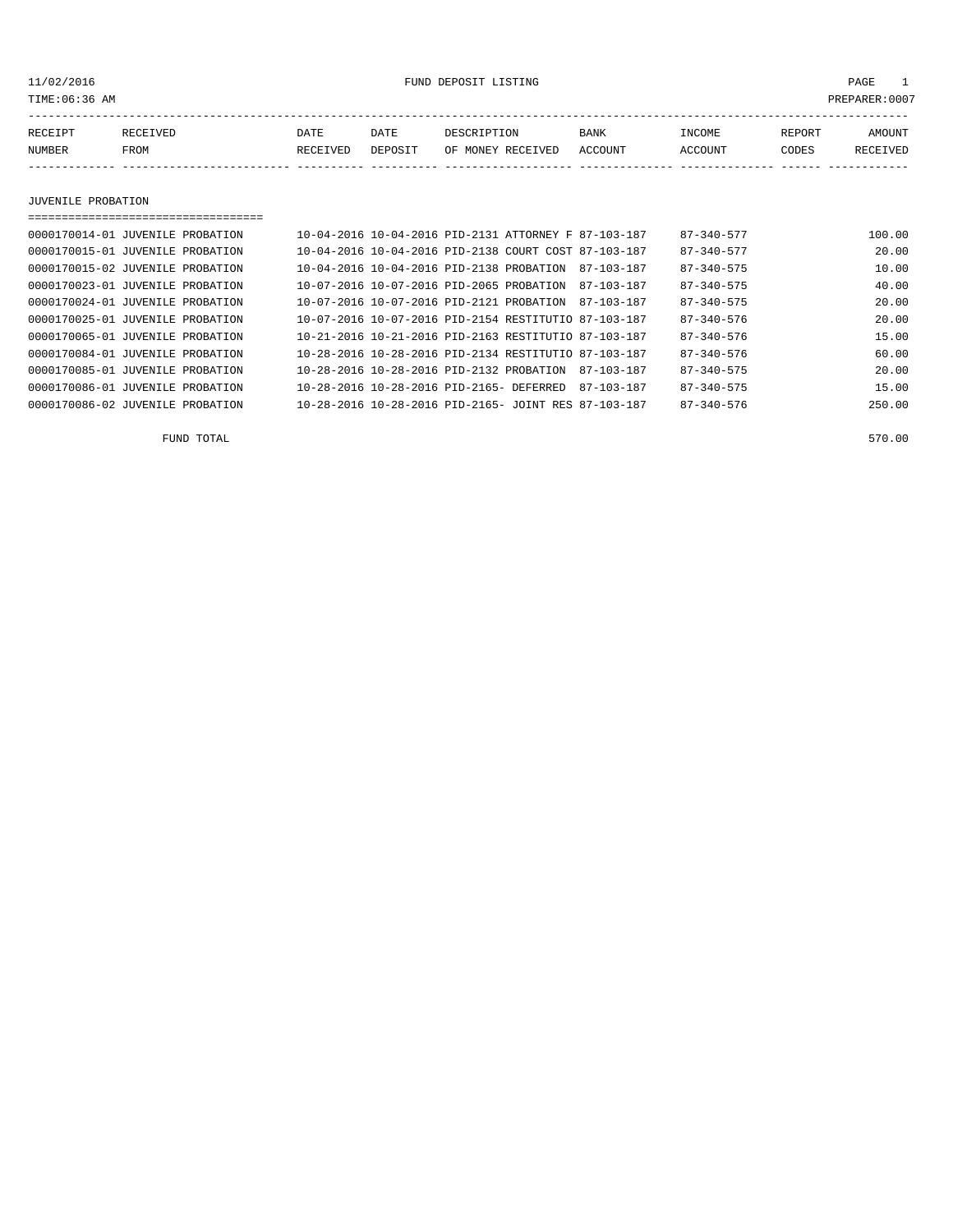11/02/2016 FUND DEPOSIT LISTING PAGE 1

| RECEIPT | <b>RECEIVED</b> | DATE     | DATE    | DESCRIPTION       | <b>BANK</b> | INCOME         | REPORT | AMOUNT   |
|---------|-----------------|----------|---------|-------------------|-------------|----------------|--------|----------|
| NUMBER  | <b>FROM</b>     | RECEIVED | DEPOSIT | OF MONEY RECEIVED | ACCOUNT     | <b>ACCOUNT</b> | CODES  | RECEIVED |
|         |                 |          |         |                   |             |                |        |          |

#### TEXAS JUVENILE JUSTICE DEPT.

| =================================== |                                     |                                                      |                  |                  |           |
|-------------------------------------|-------------------------------------|------------------------------------------------------|------------------|------------------|-----------|
| 0000170021-27 LEGEND BANK           |                                     | 10-06-2016 10-06-2016 SEPT, 2016 INTEREST 89-103-992 |                  | 89-360-189       | 0.55      |
| 0000170064-01 T.J.J.D.              | 10-21-2016 10-21-2016 GRANT PAYMENT |                                                      | 89-103-998       | $89 - 330 - 919$ | 1,404.00  |
| 0000170064-02 T.J.J.D.              | 10-21-2016 10-21-2016 GRANT PAYMENT |                                                      | $89 - 103 - 997$ | $89 - 330 - 918$ | 1,259.00  |
| 0000170064-03 T.J.J.D.              | 10-21-2016 10-21-2016 GRANT PAYMENT |                                                      | $89 - 103 - 996$ | 89-330-917       | 1,196.00  |
| 0000170064-04 T.J.J.D.              | 10-21-2016 10-21-2016 GRANT PAYMENT |                                                      | $89 - 103 - 994$ | 89-330-916       | 6.342.00  |
| 0000170064-05 T.J.J.D.              | 10-21-2016 10-21-2016 GRANT PAYMENT |                                                      | $89 - 103 - 993$ | $89 - 330 - 915$ | 10,042.00 |
|                                     |                                     |                                                      |                  |                  |           |

FUND TOTAL 20,243.55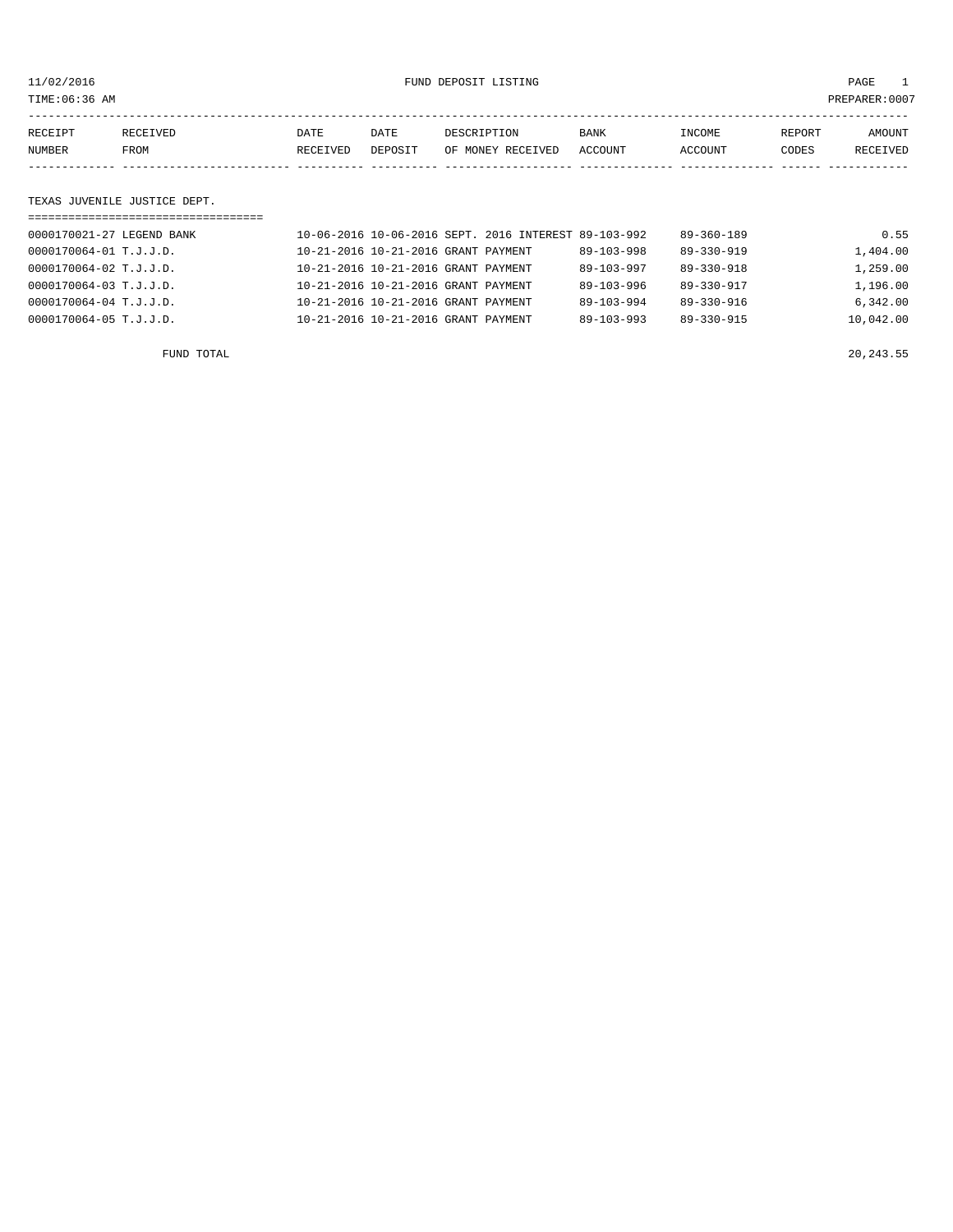TIME:06:36 AM PREPARER:0007

| RECEIPT | RECEIVED    | DATE     | DATE    | DESCRIPTION       | <b>BANK</b> | INCOME         | REPORT | AMOUNT   |
|---------|-------------|----------|---------|-------------------|-------------|----------------|--------|----------|
| NUMBER  | <b>FROM</b> | RECEIVED | DEPOSIT | OF MONEY RECEIVED | ACCOUNT     | <b>ACCOUNT</b> | CODES  | RECEIVED |
|         |             |          |         |                   |             |                |        |          |
|         |             |          |         |                   |             |                |        |          |

#### STATZER FUND

| ------------------------------- |                                                      |            |       |
|---------------------------------|------------------------------------------------------|------------|-------|
| 0000170006-09 TEXPOOL           | 10-03-2016 10-03-2016 SEPT, 2016 INTEREST 92-103-175 | 92-360-100 | 12.17 |
| 0000170021-21 LEGEND BANK       | 10-06-2016 10-06-2016 SEPT, 2016 INTEREST 92-103-100 | 92-360-100 | 0.22  |

FUND TOTAL 12.39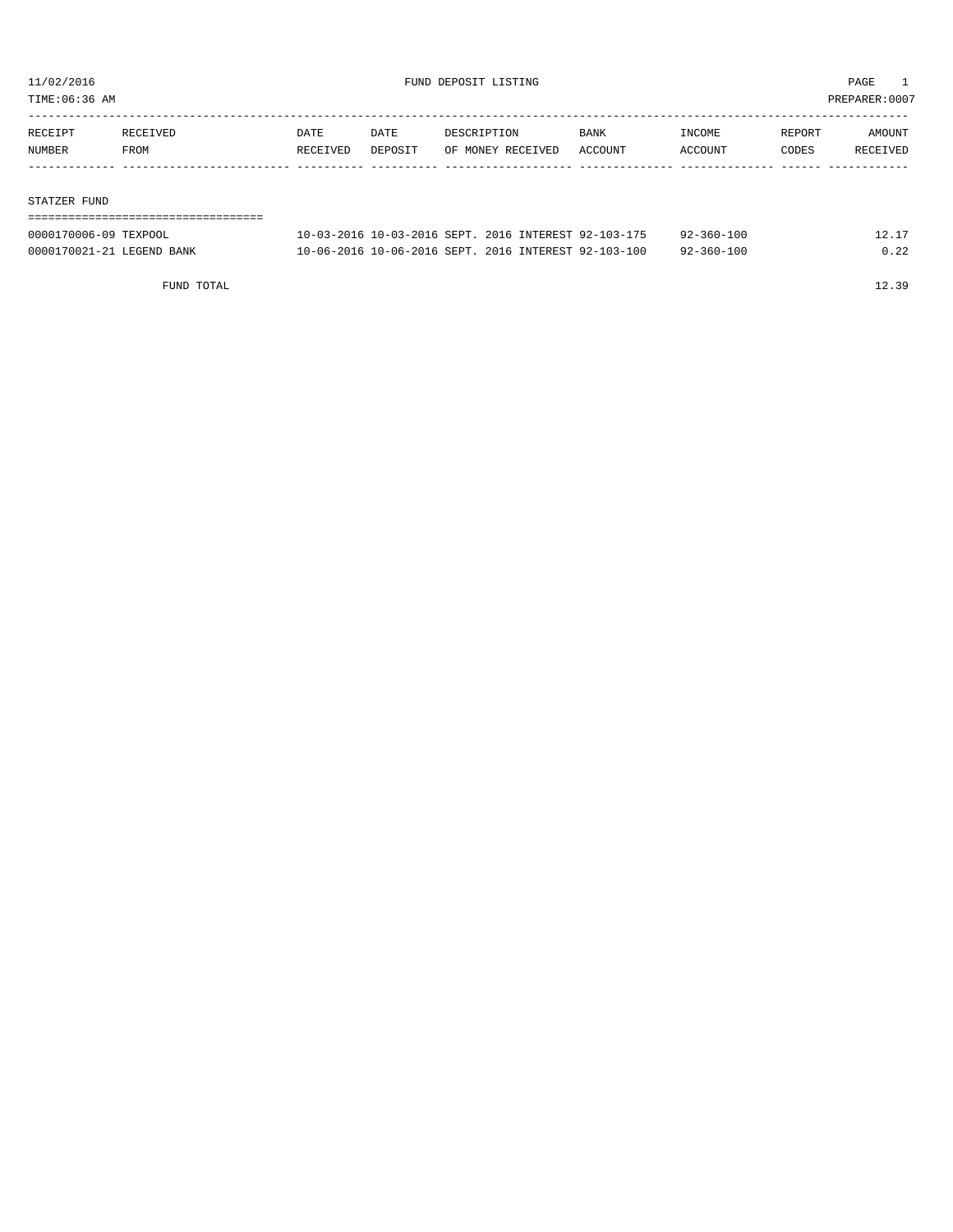| TIME:06:36 AM |          |          |         |                   |             |                |        | PREPARER: 0007  |
|---------------|----------|----------|---------|-------------------|-------------|----------------|--------|-----------------|
|               |          |          |         |                   |             |                |        |                 |
| RECEIPT       | RECEIVED | DATE     | DATE    | DESCRIPTION       | <b>BANK</b> | INCOME         | REPORT | AMOUNT          |
| <b>NUMBER</b> | FROM     | RECEIVED | DEPOSIT | OF MONEY RECEIVED | ACCOUNT     | <b>ACCOUNT</b> | CODES  | <b>RECEIVED</b> |
|               |          |          |         |                   |             |                |        |                 |
|               |          |          |         |                   |             |                |        |                 |

#### PAYROLL

===================================

| 0000170022-01 H. SCOTT DYER, JR. | 10-06-2016 10-06-2016 OCT. 2016 COBRA HEA 95-100-100 |  | $95 - 370 - 130$ | 794.42 |
|----------------------------------|------------------------------------------------------|--|------------------|--------|
|                                  |                                                      |  |                  |        |

FUND TOTAL 794.42